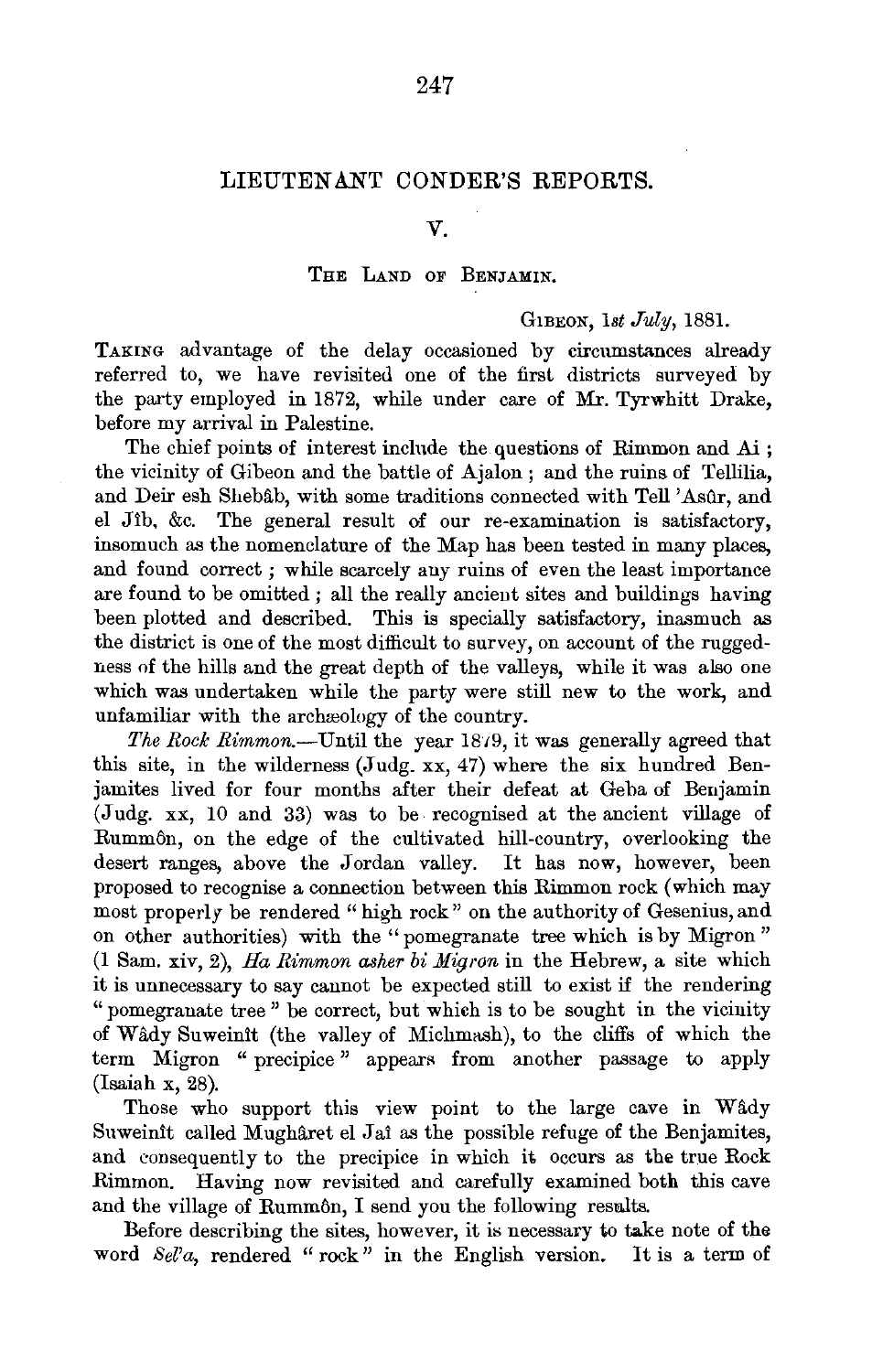frequent occurrence in the Bible, and is rendered almost invariably rock. The Rev. W. F. Birch, in writing on Rimmon *(Quarterly Statement),* 1879, p. 127) states that the term "always means a precipitous rock, *i.e.*, a cliff," and this has been urged as an objection to the identification of Rumm6n with Sela Rimmon. The quotations which he gives (p. 129) are, however, scarcely sufficient to prove that *Sel'a* should be rendered precipice. Gesenius gives its radical meaning as signifying "High place or place of refuge," and the Septuagint translators, who may be supposed to have known the contemporary use of the word, render it by the Greek  $\pi \epsilon \tau$ oa a stone or rock.

There are also passages in Scripture where the term can scarcely be understood as meaning a precipice, as in Psalm xvii, 2, "The Lord is my rock" or Psalm xl, 2, "Set my feet upon a rock," for David cannot be supposed to mean "set my feet upon a precipice" $-a$  position hardly to be considered as one of safety and comfort.

The arguments in favour of the site proposed by Mr. Birch (Mugharet el Jai and the south cliff of the Michmash valley) are the following: 1st, the identity with the pomegranate tree, supposed to have existed at or near this spot, but no longer to be found ; while the name Rimmon no longer occurs in the vicinity; 2nd, the existence of a cave reputed to hold  $600$  men, which cave, however, is not mentioned in the Bible ; 3rd, the existence of precipices, which may represent the Rock, or Sel'a, although, as shown above, the Hebrew word has not the meaning of precipice.

The present village *Rummon* stands in a conspicuous position, at the end of a high narrow ridge which runs out south from the village of Taiyibeh. The houses stand on a rounded knoll of hard rock, very similar to that on which Beit 'Atâb (the Rock Etam according to my view) is built. On the west the rock is specially steep, with low cliffs or steps, some 10 feet high in places. On the south are several rude caves used as cattle stables, and called Shukaf Jiljal ; there are other small caves under the houses on the east. The village consists of straggling cottages of stone, supplied by ancient cisterns. There is a ruined tank on the flat top of the knoll. On the north is a small plateau with olive groves, on the west are some caves and rock-cut tombs. The site is evidently ancient, and is of great strength, as deep, narrow valleys occur on three sides, so that it is only easily reached from the north. On the east are the gorges and inaccessible precipices of the great ravine which runs from  $\overline{T}$ aivibeh to the Jordan valley. From the rocky hill top a fine view is obtained southwards, extending to Jebel Fureidis, south of Jerusalem, and including Tell el Fûl, Jeba' (Geba of Benjamin) and er Râm, and on the north Taiyibeh and Tell 'Asûr are visible. This site I afterwards induced Dr. Chaplin to visit, and he agreed with me that it could not be more correctly described than by the term  $\text{Set}^a$ , a rock, a high place, a stronghold, or place of refuge. Here, then, on a rock close to the edge of the *Jfidbar*  or pastoral desert which extended east of Bethel (Josh. xviii, 12) we find the name Rimmon preserved unchanged, in a form which has no meaning in Arabic, but which in Hebrew properly describes the site as "high."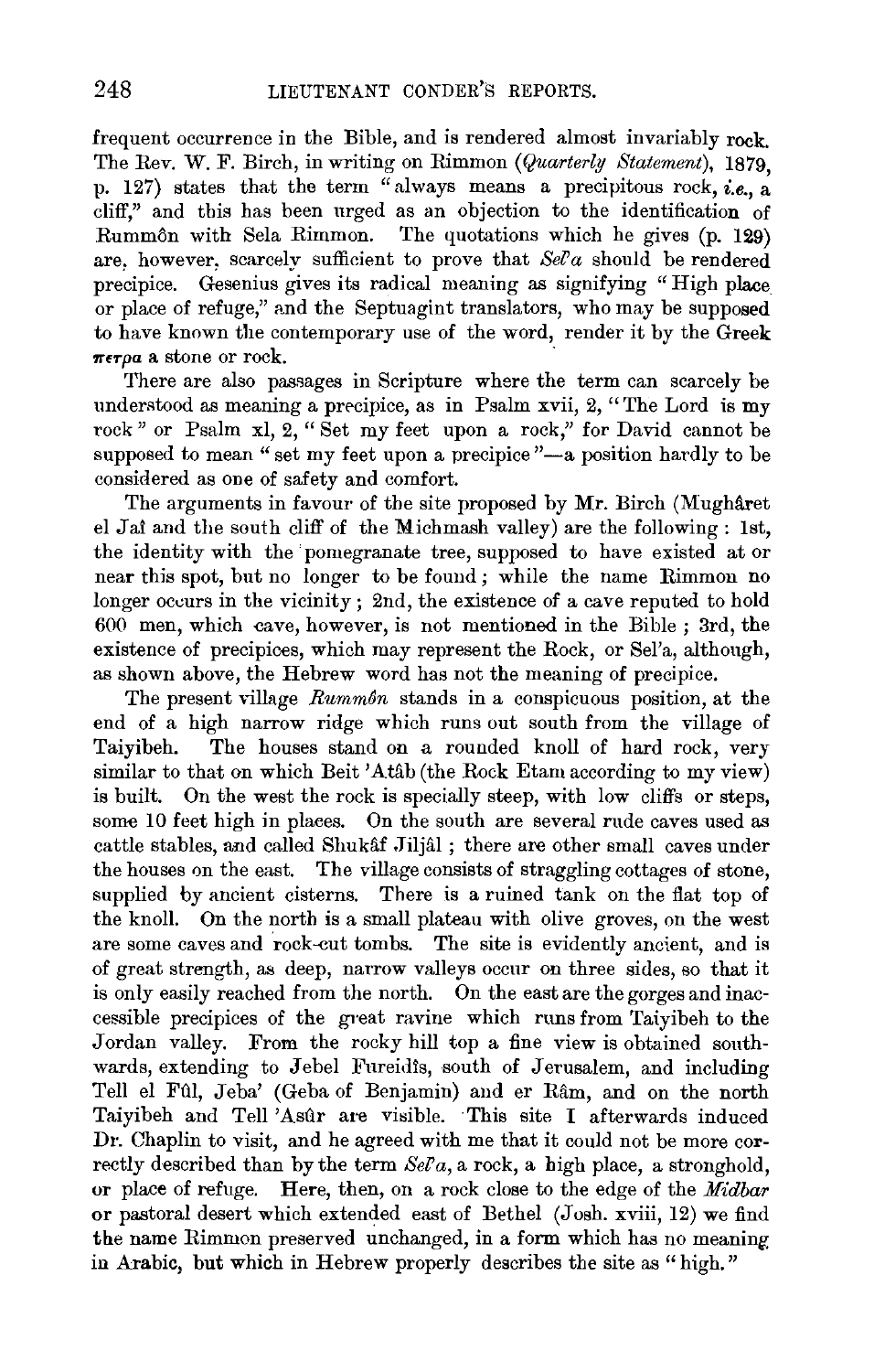We must now turn to the question whether the cave called Jai, is likely to have any connection with the rock called Rimmon. The position and character of the cave have been very carefully described in a former paper by Mr. H. B. Rawnsley, and I can only add the results of a careful survey of the interior *(see Quarterly Statement,*  1879, pp. 118-129 and 170-171). Mr. Rawnsley's plan, though rough, agrees fairly with the Survey now made, which was executed on main lines laid down with magnetic directions, with numerous offsets. This Survey enables us to calculate very closely the area of the cave.

Mughâret el Jâi is excavated in a precipice some 40 feet high, on the south bank of Wady Suweinit, east of Jeba' (Sheet XVII) and about a quarter of a mile east of the small hidden spring (Ain Suwein1t) which is on the top of the precipices, but accessible by a path down a steep slope, which occurs west of the two bluffs, one called *el Melaur* ("the place of holes") in which is the cave, the other el *Koba'* (apparently " the helmet") immediately west of the former. The cavern is entered from the north-east, and is hidden from the west by the projecting bluffs. Beyond it is a second cave, to which I obtained the name *Abu Jemal,* the entrance to which, partly closed by a rude wall, is quite inaccessible, being some 20 feet from the foot of the diff. This second cave faces northwest, a recess occurring in the precipice between the two caverns.

The rocky slope at the foot of the cliffs is polished by the bare feet of shepherds and the hoofs of goats, and an explorer shod with boots is in great danger of sliding down towards the stiff slope which falls perhaps 300 feet to the rocky bed of the ravine. On the north rise cliffs and bluffs equally barren, and also burrowed with eaves.

The gorge is as solitary and desolate as the well known kelt valley, which it joins further east; and is inhabited by the black grackles, the rockdoves, and desert partridges ; while the sage-bushes, the thorny *bellan,* and a few scattered *Kharrabah* trees form the only vegetation. The guide who accompanied us seemed much impressed by the awful silence and desolation of the great valley. He muttered constant prayers to the Moslem saints for aid, and sat in the great entrance-hall of the cave, and refused to come further. He became much alarmed when we disappeared in the dark ; and afterwards, when the light of a magnesium torch shone in the distance, we could hear him calling to us as we penetrated yet further into the darkness, and he gravely stated that the great passage led to Jerusalem, and that if we walked from dawn till eve we should not eome to the end.

But although the site is impressive, the cave itself was disappointing. It is not like the famous Khureitun cavern, a network of halls and passages. but simply a large cavern, with a narrower gallery leading upwards and returning with a stiff descent to a second entrance visible in the cliff, west of that now accessible. Why the advocates of a Rock Rimmon in this vicinity should have pitched on this particular cave it would be difficult to understand, seeing that there are many other caves along both sides of the valley, were it not that they appear to rely on the statement of the fellahin that this cave will contain 600 men, and that 16 flocks of 100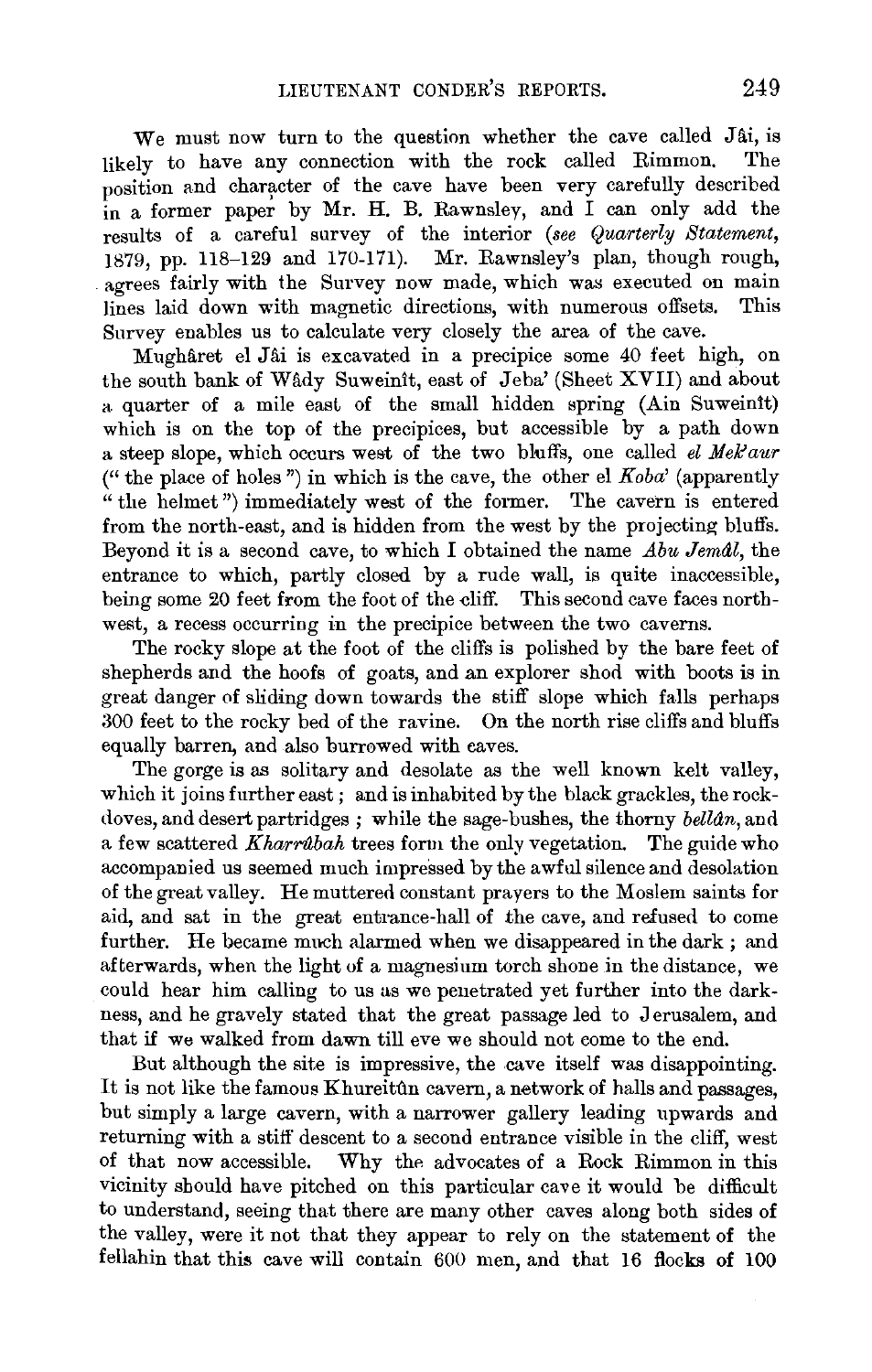sheep have been folded at one time in its main chamber. The Survey shows that the total area of the cave and its branches does not exceed 970 square yards, while the main chamber is about 500 square yards. Thus if  $1.600$  sheep were ever crowded into this chamber they must have stood half of them on the backs of the rest, as more than  $3$  sheep could scarcely be packed into 2 square yards.

In the same way, allowing 6 feet by 3 feet for a man, if the 600 Benjamites lived and slept in this cave (even including the branches which are low and pitch dark) 120 of them must have lain above the rest (whioh is improbable). I am therefore unable to agree with Mr. Rawnsley that "three hundred could perhaps find ample accommodation," as even this smaller number would necessitate the supposition that for four months they were packed twice as thick in this dark cavern (without ventilation) as soldiers in barrack rooms, which, however carefully ventilated, are still unpleasantly crowded at night.

Thus the only remaining argument in favour of this site-that it is a cave capable of containing 600 men, vanishes before the results of careful survey, and we are left to choose between a rock where the name Rimmon still exists, and a cave in a cliff which will not hold the number of fugitives mentioned in the story, and has not any connection by name with the topography of the episode, and is not mentioned in the Bible.

The cave appears to be mainly natural, formed probably by the action of water, and possibly enlarged by man. The floor is covered with the dung of sheep and bats, a few of the latter being encountered, while a goat's skull lay at the end of the passage which once communicated with the second entrance. The roof of the main chamber is blackened with smoke. The branches have lower roofs and are quite dark. There is nothing remarkable in this cavern, which resembles many others visited by the Survey-party, some being much larger. Both sides of the valley have many similar caves of various dimensions, mostly inaccessible. In almost every case they appear to be traditionally connected with the Christians, and a comparison with similar caves near Mar Saba, in Wady Kelt, and on Jebel Kürüntül, seems to show that whether or no they were originally natural, they have been enlarged by the hermits who, in the 5th and 12th centuries, retired to these fastnesses and lived and died in the caves.

In searching for the name Rimmon at this spot, Mr. Rawnsley collected many titles applied to surrounding features, some of which were new. These local names are specially numerous in the desert districts, where the Arabs have no landmarks other than those formed by natural features, and we recovered no less than thirty similar names in one valley near Taiyibeh.\* They do not, however, as a rule, appear to be very ancient or of

• The same peculiarity of the much greater number of names applied to natural objects in pastoral districts, as compared with those in the settled or agricultural districts, is observable in the British Ordnance Survey. The surveyors, I am told, in the highlands find among the Gaelic shepherds that every feature has a well known name, and the number thus collected is much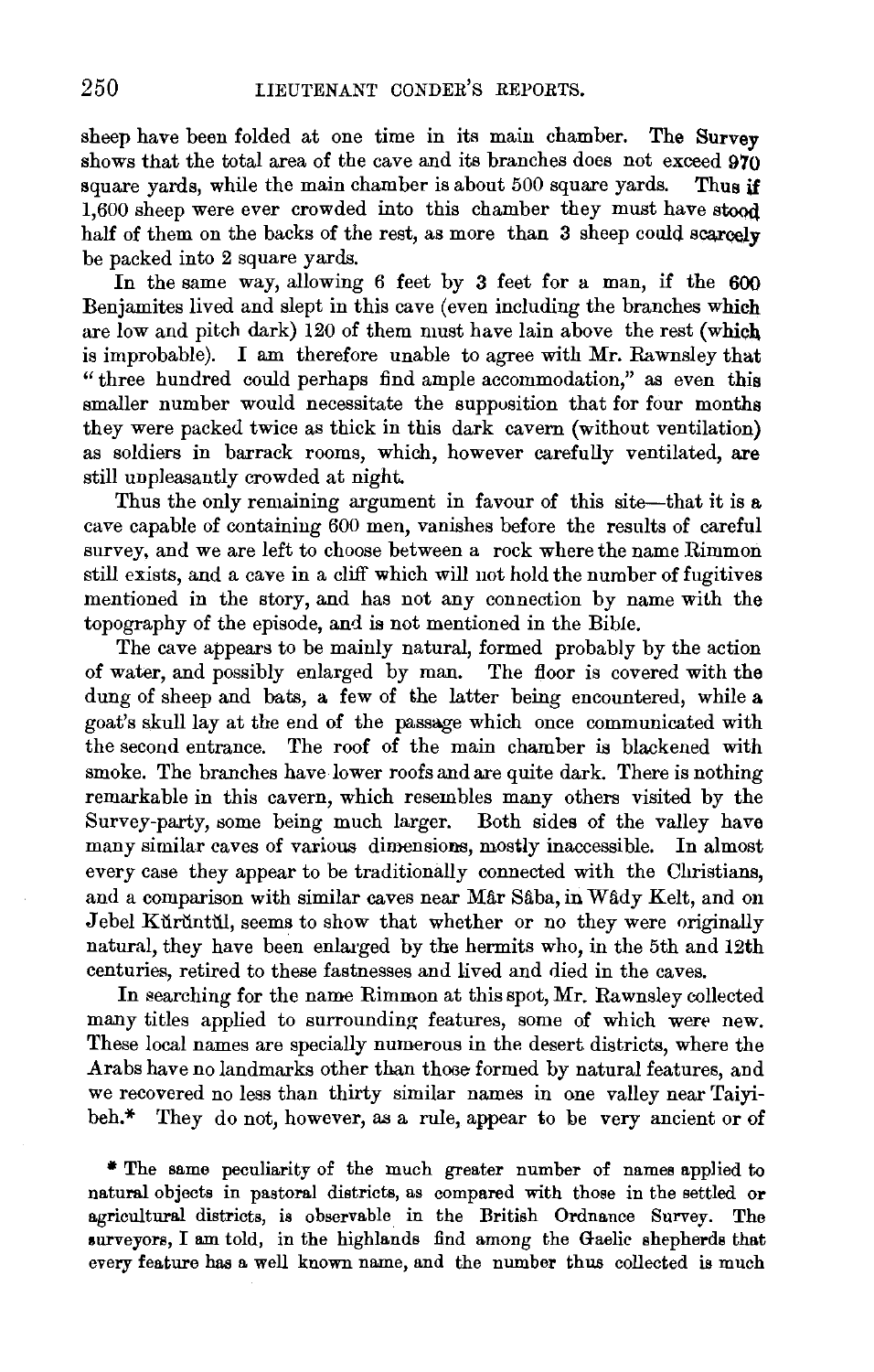any special value, but can easily be recognised as describing the peculiarities of the features to which they apply in the present case ; while some of the names are evidently genuine and well known, others are differently given by different guides and are extremely doubtful. The following are the names collected in a length of about  $l_{\frac{1}{2}}$  miles along the course of Wady Suweinit.

## **I.**-*North side of Valley going East.*

- 1. *El' Aleiliyat,* "the upper chambers," hermits' caves. See Sheet XVII.
- 2. *El Hosn,* "the fortress," hermits' caves with windows in cliff.
- 3. *El Hosn*, "the fortress," another group in same cliff  $\frac{1}{2}$  mile E. It seems that the name must apply to the whole cliff.
- 4. *'.Arak esh Shinnar,* "Partridges' Cave," above No. l.
- 5. *El Merjameh*, "place of the Cairn," above No. 3.
- 6. *Sh'ab el Huti* "the walled spur," a narrow spur of rock like a wall with ravine behind.
- 7. *Khallet er Rahtb,* "monks' dell," above this ravine.
- 8. *Kurnet el Falkeint*, " peak of two clefts," a cliff.
- 9. *'Arak el W'ar,"* cave of rough rocks," above No. 8.
- 10. *'Arak* (or *Shakif) el Akhdeish,* "Cliff of the Scratch."

*II.-South side of V alley going East.* 

- 11. *Kal'at Abu Dâmûs*, "Castle of Damus," a large cave opposite No. 1. See Survey, Sheet XVII.
- 12. *Khallet el Haiyeh,* " dell of the snake," from a ruin of same name south-east of it.
- 13. *'A in Suweintt,* " spring of the little Acacia."

larger than in the Lowlands, where the country is divided into fields, and the roads, villages, and buildings form landmarks which do not exist in the moors. I believe that the same rule applies in Palestine, as we have always collected more names (though fewer of value) among the Bedawin than among the Fellahin. In the vicinity of Shechem, Jerusalem, and Hebron, there are, however, 11nquestionably a great number of names, applying to hills and valleys, although for the most part they appear to be of little value to the archeologist, and are often indisputably modern.

In connection with this question I may mention a very interesting conversation with Mr. S. Bergheim, of Abu Shusheh. He quoted to me several instances in which, within the last ten years, the peasantry in the above village had changed the names of various plots of ground, and small valleys, in consequence of local events. Thus a hill formerly known by another name is now called by that of an Arab found murdered on the spot. This fully accords with the survey experience, and it appears necessary to distinguish between the true nomenclature attaching to villages, ruins, springs, and spring wells, and the secondary local nomenclature of small natural features which appears to be of modern and varying character.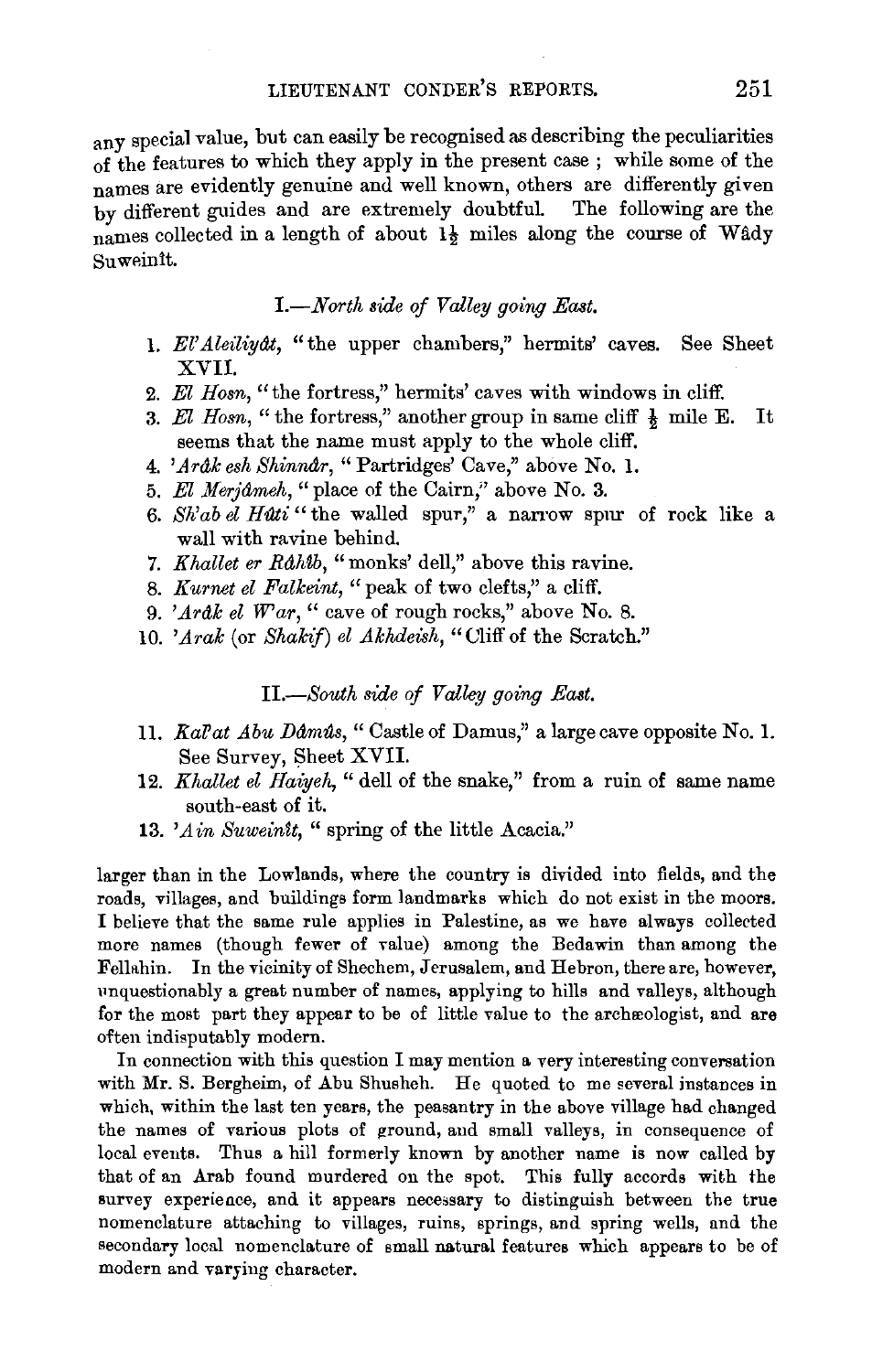14. *El Kol'a*, from a root meaning " domed," a cliff.

15. *Ll Melcaar*, " the place of holes," cliff with caves.

16. *Mugharet el Jai*. The meaning is unknown to the Fellahin.

17. *Mughdret Abu Jemal*, "Cave of Camels."

The only names of any interest in this long list seem to be Nos. 1, 2, 7. *1* 1, 13, 16, of which only 7 and 13 are omitted on the Survey, Sheet XVII.

The name J $\hat{a}$ i (16) appears to come from the same root as the Hebrew Gai, and the Arabic *Jeiyeh,* has the same meaning as the Hebrew Gai, viz.," a place where water collects." It has been suggested above that it was by the action of water that the cavern was originally formed, but it is perhaps more probable that it should simply be rendered "cave of the ravine," in allusion to the side ravine which runs into the gorge immediately east of the cave or to the main valley itself.

In consequence of the assumption that the 600 Benjamites lived in a cave, and that this cave was Mujhâret el Jâi, the cavern has been awarded an undue amount of importance, for there are many other caves of greater interest in Wâdy Suweinit (especially Nos. I, 2, and II), though unfortunately they are for the most part inaccessible.

In these, perhaps, the mysterious Essenes dwelt long before the Christian hermits, and probably among them we may recognise the "Caves and rocks, and high places  $(A1a)$  and pits" (I Sam. xiii. 6) in which the Israelites hid from the Philistine garrison of Geba.

The most important in appearance of these is the cave in the great diff called el Hosn, "the stronghold," which cliff appears to be the Biblical Bozez as mentioned in "Tent-Work in Palestine." After visiting the Mughâret el Jâi I attempted, in company with Mr. Armstrong, to reach this other cave, climbing down about 600 feet and ascending some 200 feet on the north side of the gorge. Here we found ourselves at the foot of a cliff at least 100 feet high and seemingly inaccessible. Near the top were the little windows which seem to belong to a chapel, but the caves at the foot of the cliff which we had hoped to find connected with this upper story proved to be only shallow excavations blackened by smoke.

We now attempted to reach the windows by climbing the precipice, and for this purpose I took off my boots and clambered over a high ledge slippery from the naked feet of former climbers, and found myself on a broad platform extending to the Aleiliyat caves on the west. Above this was another cliff some 20 feet high, which I was able to climb without great difficulty, reaching a second narrower terrace. The next cliff was apparently quite inaccessible, but I found in it a fissure half filled by a bush, and using my shoulders against the sides of the crevice I succeeded in gaining a yet higher and narrower ledge. Walking eastwards along this I endeavoured to reach the windows, which were hidden by an intervening buttress of rock. I found, however, that the ledge terminated in a vertical cliff, and that I was now higher than the windows, although not yet at the very top of the cliff. Descending again to the next terrace, I joined my companion, and we again tried to reach the cave, but found that there was no foot-hold on the cliff. We were thus obliged to abandon the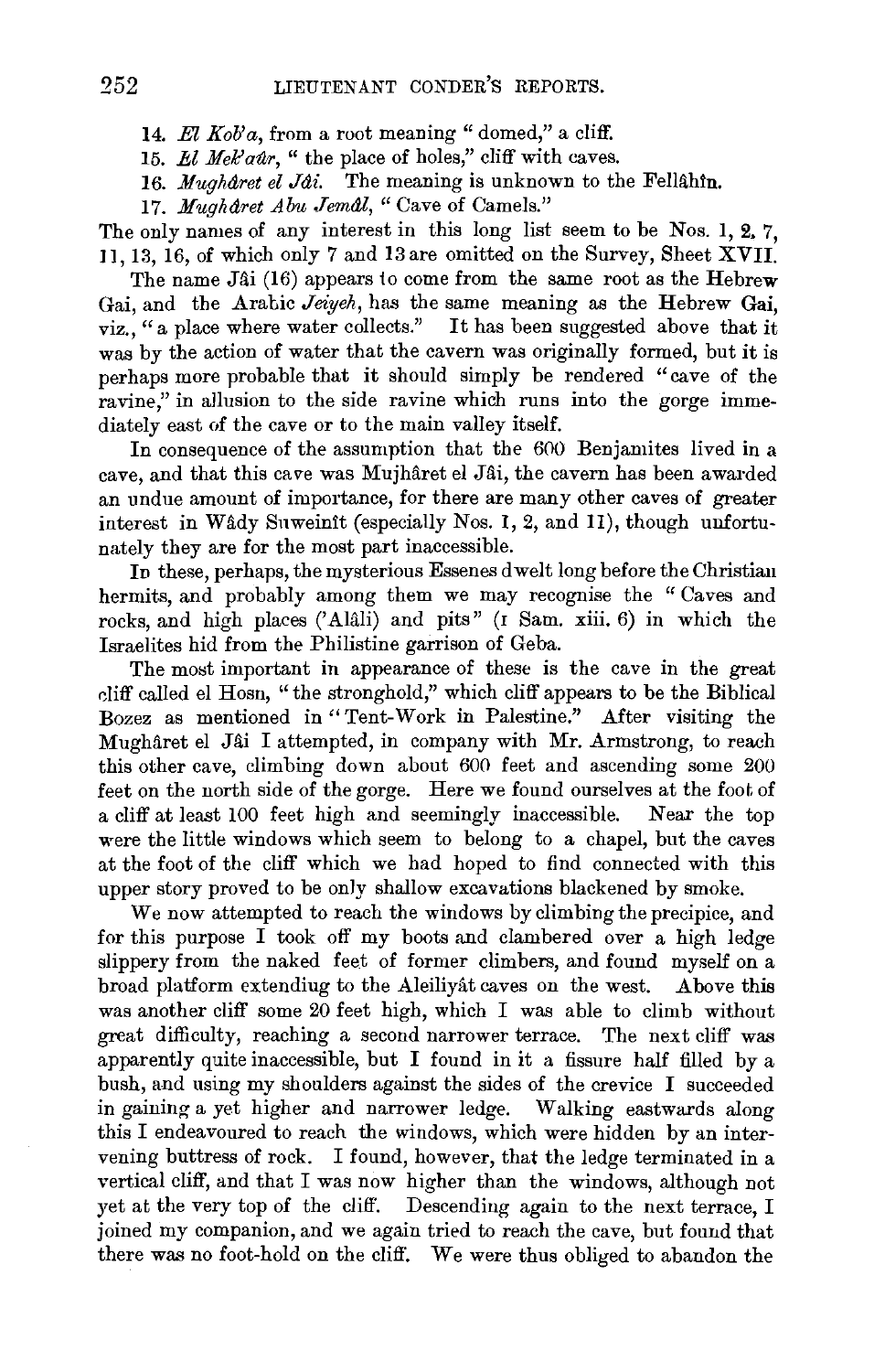attempt when within a few yards of our object, and after a very fatiguing climb. We marked the spot which we reached with a sheet of white paper, and descending to the bottom of the ravine climbed up the south  $side$ , visiting another small cave in a cliff. On gaining the top of the southern precipice, much exhausted by our efforts, we looked back at the white sheet of paper, and I was surprised to find that I had climbed the whole cliff with exception of the highest ledge, which did not appear to be more difficult than those surmounted.

The interest of this escalade lies in the fact that the cliff of el Hosn is probably the rock Bozez, up which Jonathan climbed " upon his hands, and upon his feet, and his armour-bearer after him" (1 Sam. xiv, 13).

The position of the Philistine camp near Michmash is carefully described by Josephus, in a manner which strikingly recalls the cliff of el Hosn, and it seems possible that in the name *Hosn*, or "Stronghold," may linger some reminiscence of the ancient history of the spot. The descent of the cliff: Seneh is not mentioned as specially difficult in the history of Jonathan's adventure, and the fact that the Survey party once brought their horses down this side of the gorge shows that though apparently impassable, a comparatively easy descent can be found. I had always, however, supposed that it would be impossible to climb up the northern precipice, and Mr. Rawnsley has recently suggested that Jonathan reached the top by the *Shab et Hati*, a steep but quite practicable ascent.

The objections to this view seem to be that this approach would no doubt have been specially guarded by the Philistines, and, moreover, that Jonathan would not have been obliged to climb on his hands and feet, as stated in the Biblical account. It was no doubt the audacity of the attempt, and the appearance of the enemy at an apparently impregnable point, that spread such panic among the Philistines, and in searching for an entrance to the hermits' caves,  $\overrightarrow{I}$  unconsciously proved the possibility of scaling the cliffs, perhaps at the very point where Jonathan himself ascended. Above the precipices a stiff slope of perhaps 2CO feet or more leads to the flatter ground near the summit, and if the Hebrew champion at all approached the modern Arab in his powers of endurance, there appears to be nothing impossible in his being fit to fight when he reached the top of the mountain.

In riding from our camp at el Jib to the valley of Michmash, we passed through Jeb'a, and as questions have at various times arisen respecting the view from this village, I carefully recorded the places visible. There is high ground immediately north of the houses, almost level with the top of the central tower, and the view is here the same obtained by Dr. Chaplin when standing on the tower itself, but as the position of the village is not high compared with the surrounding ridges, the panorama is much less extensive than seems to have been supposed. From Jeb'a (2,220 above the sea) are seen on the north, Rummon, Mukhmas (Taiyibeh being hidden), Tell 'Asûr (3,300), et Tell, Deir Diwân (2,570), Burkah and Kefr 'Akâb: both Beitîn and Bîreh are hidden by intervening hills, though the gardens of the latter can be seen.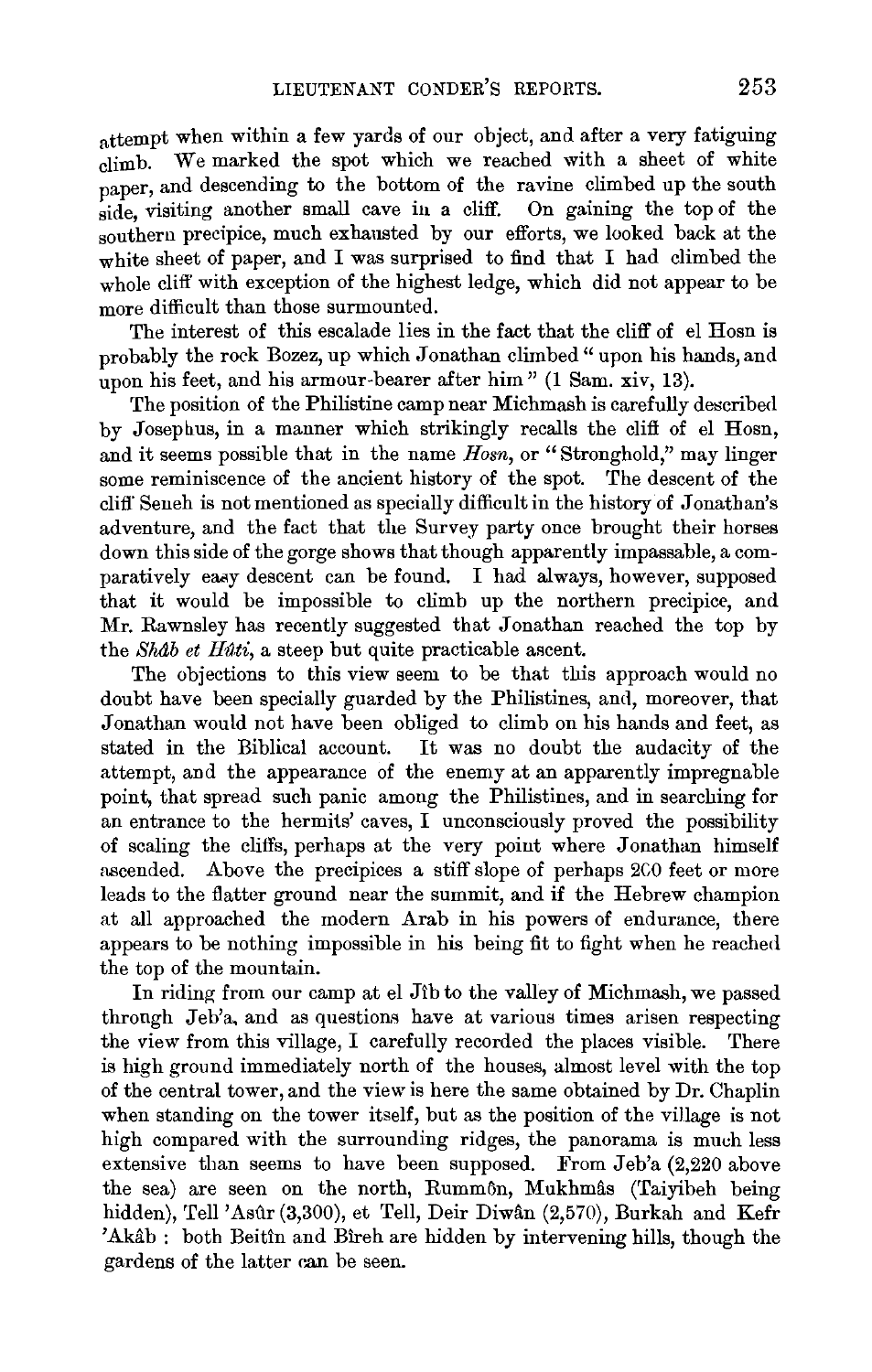On the west, er Râm is completely shut out by the crest of its  $\alpha_{\text{Wn}}$  hill although 400 feet higher than Jeb'a, on the south-west Tell el Fûl  $(2.754)$ stands up against the sky-line, and the ridge near it entirely conceals every part of the Jerusalem plateau; as a section along this line would show to be necessarily the case. Hizmeh  $(2,020)$ , and 'Anâta  $(2,225)$  are visible. but the ridge of Râs el Meshârif (2,900) conceals the buildings on Olwet  $(2,700)$ . A portion of the Dead Sea is visible on the east, but the view from er Râm is much more extensive than that from Jeb'a.

 $A\hat{i}$  – From our Taiyibeh camp in company with Dr. Chaplin and Lieutenant Mantell, I made a thorough investigation of the vicinity of Bethel and Michmash. It has been advanced by other writers in the *Quarterly Statement*  that the term *beside* (Josh.xii, 9), intimates that Ai was close to Bethel, while the same may be deduced from the description of Abraham's altar, "having Bethel on the west, and Hai on the east'' (Gen. xii, 8). For this reason the site proposed by Lieutenant Kitchener (Khurbet el Hâi, south-east of Michmash) appears unsuitable, being at a distance of six miles south-east of Bethel, and therefore not likely to be mentioned as defining the situation of the mountain east of Bethel, and not properly describable as "beside" that city.

It is curious to note how many places there are in this district to which the name Haiyeh ("living animal" or "serpent," according to the termination) is applied; 1st, Khurbet el Haiyeh, south of Wady Suweinit; 2nd, Khurbet el Hâi, north of the same; 3rd, Khurbet Haîyan; 4th, Khurbet, Dâr, Haiyeh, further north; 5th, Wâdy Abu Haiyât, east of the latter. None of these have, however, the exact form of the Hebrew Ai (רְ $y$ ר), though the *He* may perhaps take the place of the Hebrew guttural *A in.* 

Khürbet Hâi is an insignificant ruin, apparently a shepherd's hamlet, with caves and foundations of ruined cottages. It has a large cistern on the hill above it, and enclosures walled in with large rude blocks, which are often found round the village threshing floors. The natives of Mukhmâs say that this was formerly a village belonging to them, and inhabited by Moslems.

The site which appears most probably to represent A<sup>f</sup>, is the important ruin of Haiyan, immediately south of the curious hillock called et Tell. The vicinity has long been recognized as the approximate locality, but the ruins were first described by the Survey party.

The mound of et Tell with its terrace walls of rude stones, and its conspicuous group of olives, is a natural feature modified by the construction of the terraces. It does not appear to have been the site of a city, and only a single cistern has been found there. It is, however, only half-a-mile distant from Khurbet Haiyan, and the arguments which were brought forward by Vandevelde, Colonel Wilson, and others, apply with even greater force to the site at Haiyan. There is a deep valley to the north (Josh. viii, 11), such as would be called  $Gai$ ; there is an open plateau on the east, which may perhaps be intended by the "plain" ('Arabab, Josh. xii, 14) ; and there is a valley on the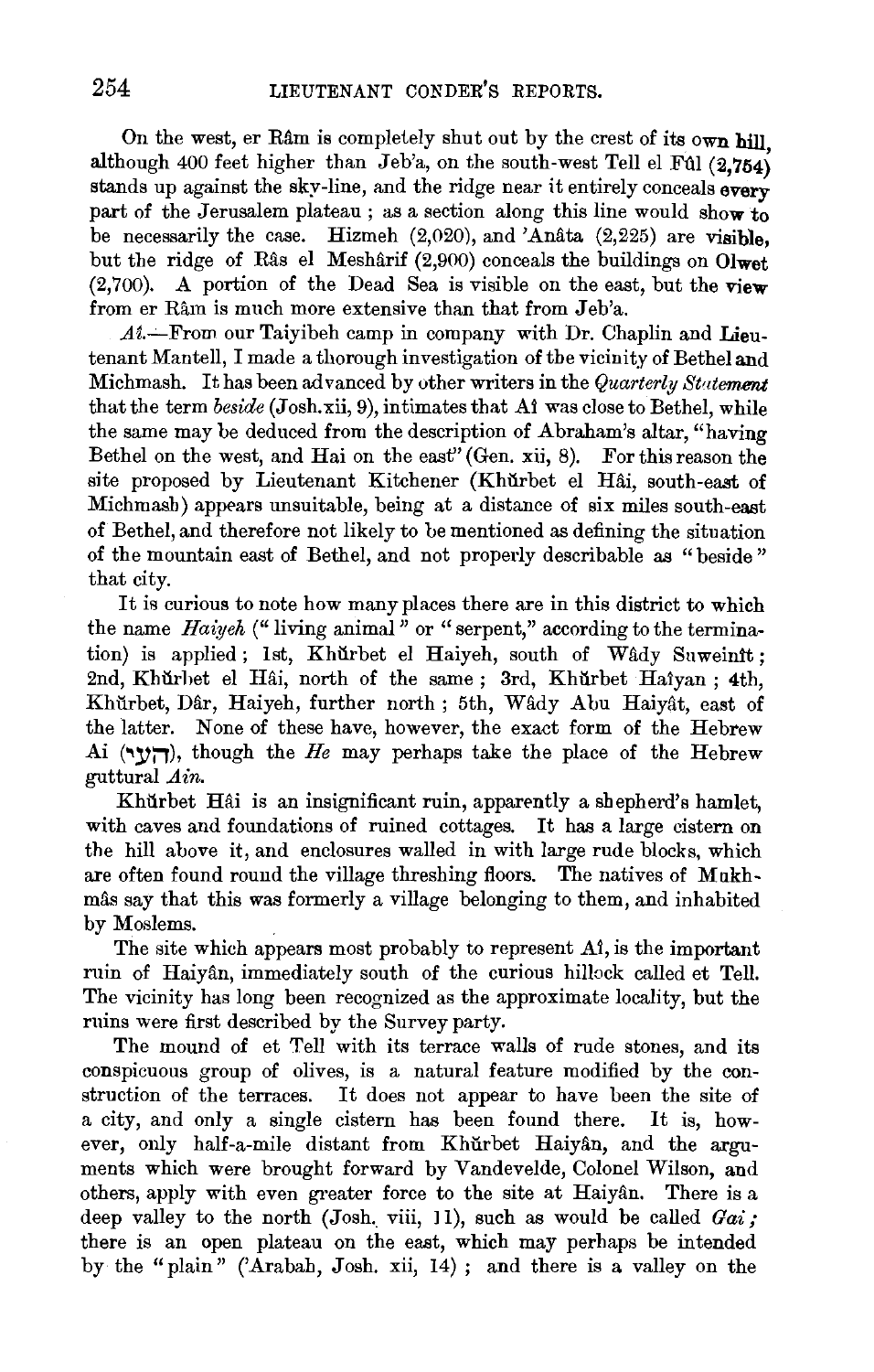west (Wady el Medinet), which may have afforded concealment to the ambush sent by Joshua from Gilgal (Josh. viii, 3) before he marched up to A<sup>t</sup> himself (verse 10), supposing that this force of 30,000 men advanced by the only really practicable route, which leads from Jericho to the vicinity of Michmash, and reaches Haiyan on the south-east.

The ruins of Haiyan will be found fully described in the memoir to Sheet XVII ; they include several large tombs on the south, three fine rock-cut tanks (the largest in the district), and a number of rock-cut tombs on the north. The site is now covered with olive gardens, but the name is well known to the villagers of Deir Diwân, a Moslem village immediately north of the site.

From Haiyan we followed the old road westwards to Bethel. On this road there is a curious construction of rude stones on the ridge some 300 yards west of et Tell ; it resembles one or two other similar foundations to be found near Bethel, being apparently solid, about 10 feet square, of rude unshaped blocks 2 to 4 feet in length. There are feet square, of rude unshaped blocks  $2$  to  $4$  feet in length. three courses standing, and the building might be taken for an altar (which would be of the highest interest in such a situation); but its position by the roadside more probably indicates that it is a small watch-tower, such as are frequently found on Roman roads.

We paid three visits to the vicinity of Bethel with the view of examining the supposed circle of stones said to exist near it. We were, however, unable to arrive at any other conclusion than that the curious rocks photographed by Colonel Wilson are natural features ; and although Dr. Sepp speaks (I believe) of a rude stone circle, I was unable to find any such monument after searching the entire vicinity. The rocks called  $el$   $K\tilde{u}l\alpha'h$  are very remarkable features, and might at a distance easily be mistaken for remains of an ancient monument, but they are not detached from the mass of the mountain, and are not arranged in any particular form.

It is worthy of notice in this connection that the plains of Jordan and the north end of the Dead Sea are clearly visible from the ridge between Beitin and Haiyân, where Abraham's altar would probably have stood (Gen. xiii, 10). Thus the crusading monastery of Burj Beittn, and the neighbouring chapel of el Mukâtir, no doubt represent the traditional sites of this famous altar in the 12th and 5th centuries respectively.

*Gibeon.-Our* camp has been fixed at this famous city for ten days, and we have carefully examined the site of the ancient town. El  $Jib$ , the modern village, occupies the north end of a detached hill some 200 feet high, surrounded by broad flat corn valleys on every side. The inhabitants state that the old city stood on the south part of the hill, and here in the sides of the natural scarps which fortify the site we have visited and explored some 20 rock-cut tombs. There are eight springs on the hill, the largest, on the last, being one of the finest supplies of water in this part of Palestine. One of the springs is called *el Birkeh*, and flows out into a rock-cut tank measuring 11 feet by 7 feet, the

s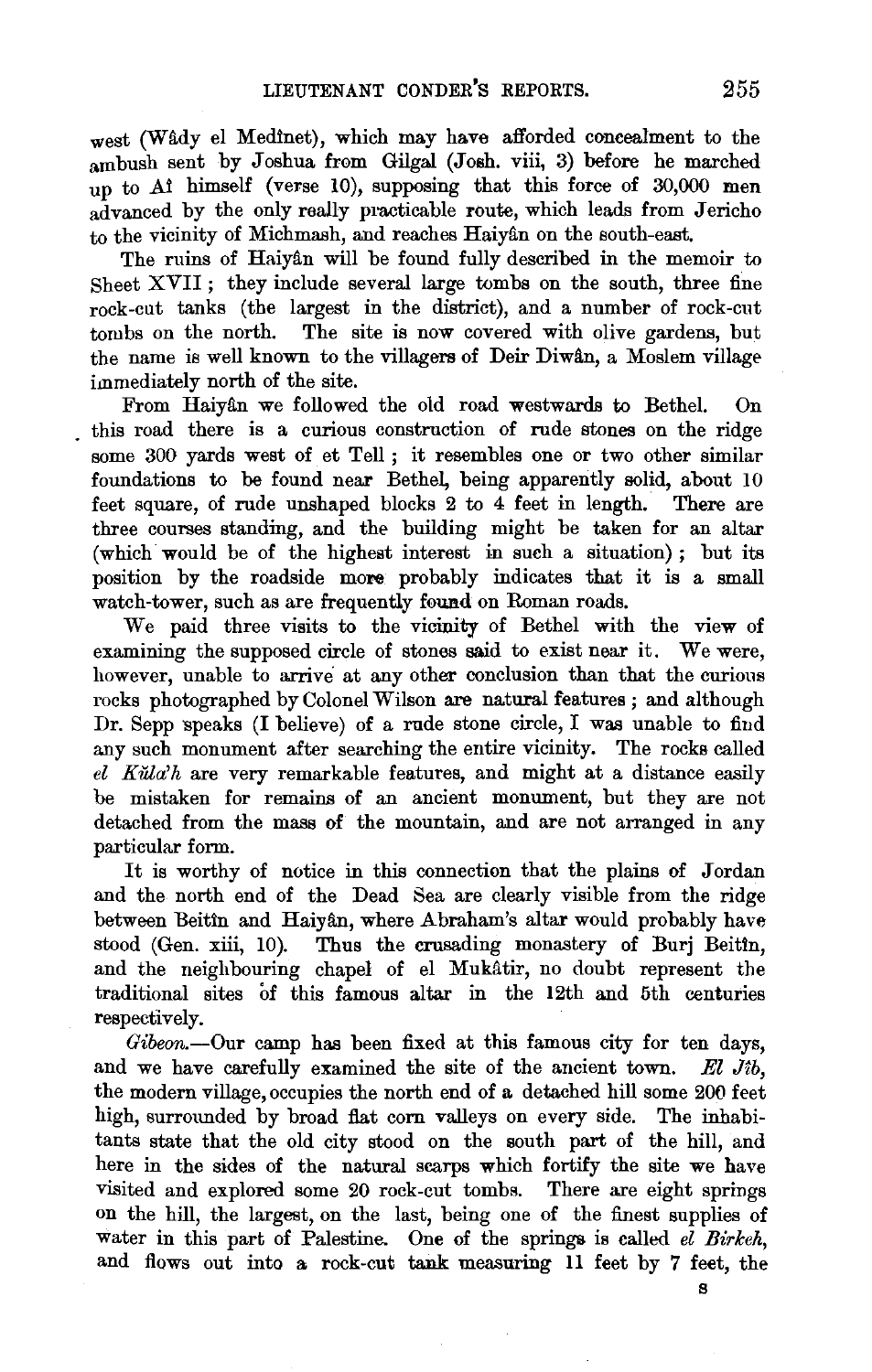water issuing from a small cave. This place is south-west of the village, and close to the main east and west road through Gibeon. The pool is cut in the face of a cliff, and has a wall of rock about 3t feet high on the west. Above it grows a pomegranate tree, and near it are ancient tombs in the cliff.



**THE POOL IN GIBBON.** 

The reader will remember the dramatic account of the meeting between Joab with David's followers, and Abner with the clansmen of the house of Saul (2 Sam. ii, 13); how they sat one on one side, the other on the other at " the pool in Gibeon," and arranged the fatal duel between the young men who were bid to "arise, and play before us." The Hebrew word describing the pool is the same as the modern Arabic Birkeh, and the apparent antiquity of the ancient tank fed partly by rain water, partly liy the little spring in the cave, seems to countenance the idea that we here find preserved one of the lesser sites of the Biblical narrative, the recovery of which lends so much force and reality to the ancient narration.

It is possible, however, that the great spring ('Ain el Belied) is the place intended in this episode, as it wells up in a chamber some 30 feet long and 7 feet wide, reached by a descent of several steps. This cave resembles very closely that of the Gibeon spring (Virgin's Fountain) at Jerusalem, for there is said to be a passage with steps leading up from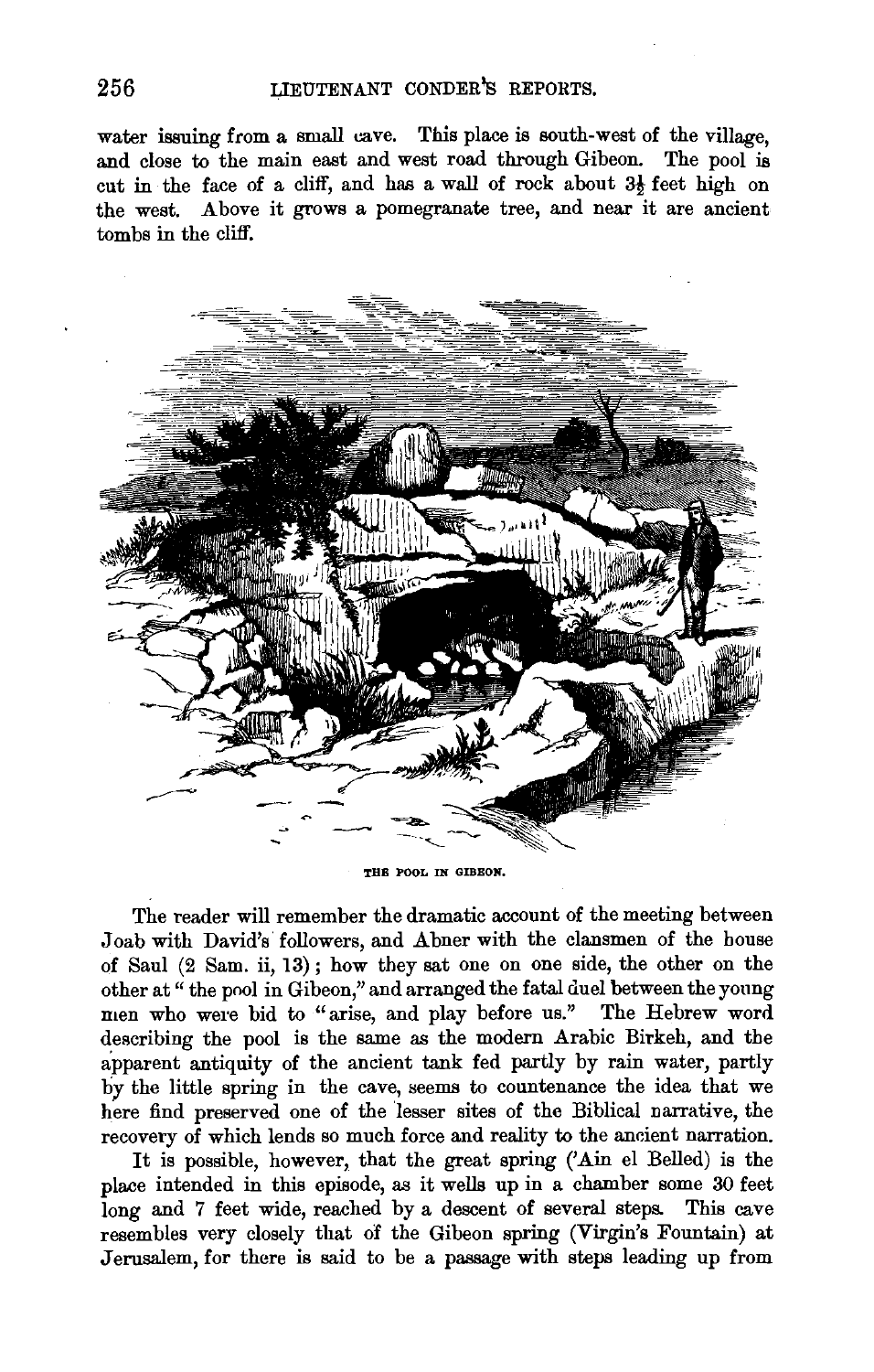the back of the cave to the surface above. As the water is some 5 feet deep, and the passage is now stopped up, we did not attempt to enter<br>it. It is, however, clear that a door of some kind once existed at the It is, however, clear that a door of some kind once existed at the present entrance to the cave, and it would appear that the inhabitants of Gibeon were thus able to close their spring below, and to obtain access to it from above within the city.

The spring in question, like many of the famous fountains in Palestine, is held sacred by the Fellâhin. An earthenware lamp is occasionally lighted in the chamber, but at other times the peasantry say that supernatural lights and smoke are seen within, and that a *Neby* or Prophet inhabits the cave. Close by is a little rock chamber with a rude masonry wall. It is plastered inside, and in one of the niches of its rock sides we found some sardine tins containing offerings of pomegranate flowers and young figs, while pottery lamps are placed in others. This Mukam is called Jamia' el Burideh, and near it above the spring is a small platform for prayer. The villagers may often be seen praying here, and great consternation fell upon the women who drew water when they found the sacred grotto of the spring full of dense white smoke some few days since. It was not, however, in this instance the action of the presiding genius, descending to punish the peasants for allowing Franks to enter the sacred cave, for the smoke was the result of burning a magnesium torch for the better investigation of the dark interior.

It is worthy of remark that the older the site of a village in Palestine, the more numerous and venerable are the sacred places now recognized by the Fellâhin of the spot. At Gibeon we have but one instance of that reverence for living water, which is so marked and so natural a feature of the ancient Asiatic religions, from the Ganges to the Nile.. The niches which once held perhaps statues of the genii of the springs, are still to be found at Banias, Jericho, Shechem, Yasûf, and in other places where five fountains occur. Springs, trees, stones, and mountain tops, form the central objects of the Fellâh cultus not less than of that of the ancient Canaanites.

From Gibeon we visited among other places the Nether Beth Horon, where a treasure trove was reported some little time since, which proved, however, as in so many other cases, to be an exaggerated version of the discovery of a small rock tomb. We ascertained the correctness of the position of Khurbet Dariah, which I have proposed to identify with Ataroth Adar (Josh. xviii, 13), and although scarcely a trace of a ruiu exists we found the name to be well known among the peasantry.

In returning I was reminded of the eloquent description given by Dean Stanley of the defeat of the Canaanites by Joshua, and the pursuit from Gibeon to Ajalon. If, however, we are to apply strictly the words of the book, we must seek a place north of Gibeon, and in sight of the Valley of Ajalon (Josh. x, 12). In such a position we should imagine Joshua to have stood when he spoke the words, "sun stand thou still on Gibeon, and thou moon in the valley of  $A$ jalon." If the sun stood still " in the midst of heaven," it was of necessity visible in the south,

s 2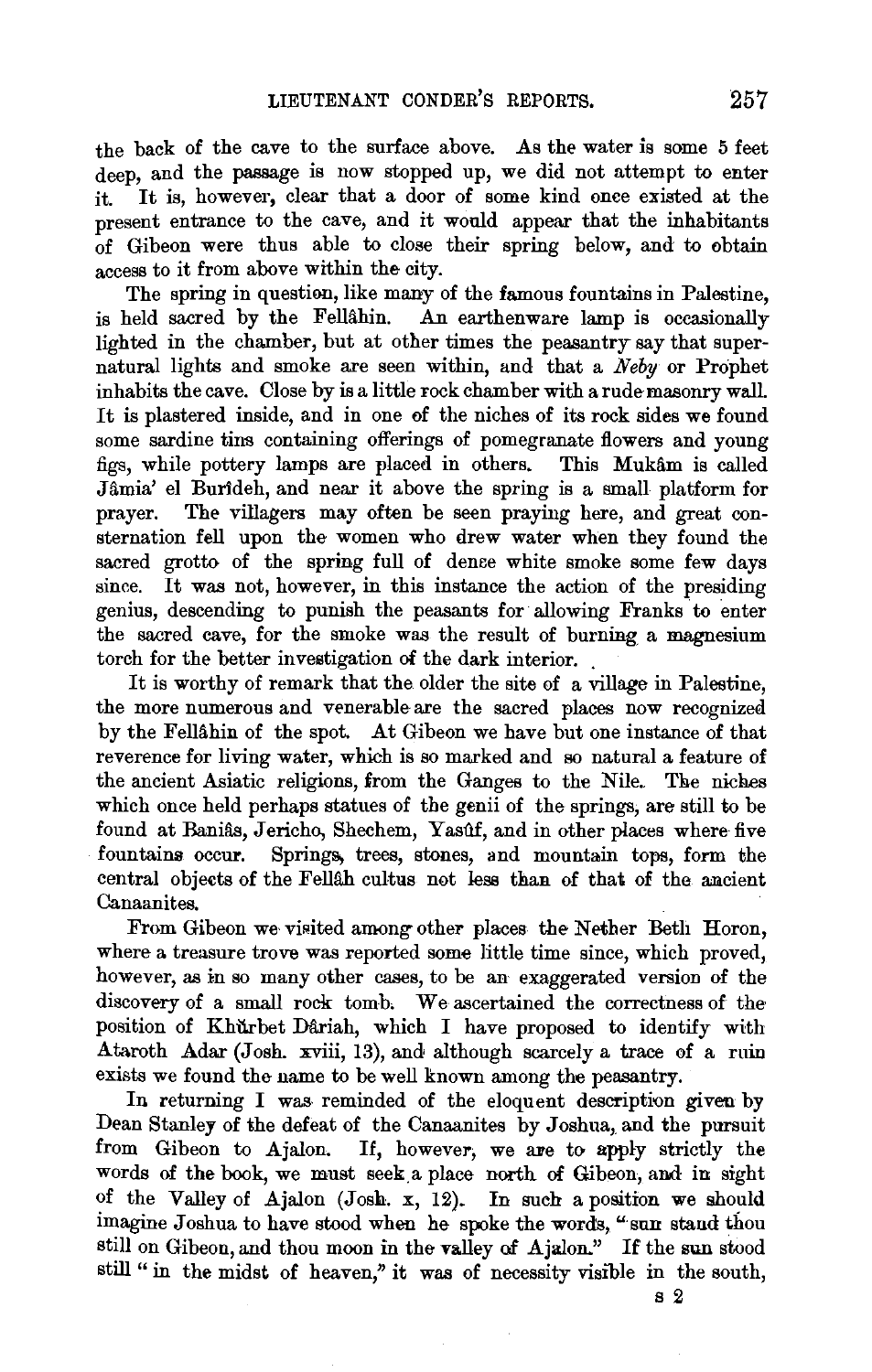while the moon cannot have been (as picturesquely described by Dean Stanley) a crescent, but must have been in the third quarter on account of its relative position to the sun.

It may be noted that there is a position on the ancient road from Gibeon to Bethoron, which fulfils these requisites, for on the hill east of Khurbet el Lattâtîn, a view is obtained down the ravine of Wâdy Selmân, while Gibeon and the high place of Gibeon (if at Neby Samwtl) are visible on the south.

Within the village of el Jîb, Lieutenant Mantell has recently discovered the remains of a small crusading church. The place is called *el Ken!Jseh* by the natives, but the building is now converted into a house, and the plan is scarcely traceable. The nave appears to have been 22 feet wide by 40 feet long. No apse is now visible, but the west wall, with an orial window, exactly resembles that of the crusading church at Taivibeh.

*Ebenezer.*-We have also taken this opportunity to visit Khurbet Samwil, which Mr. Birch proposes to identify with the stone erected by Samuel (1 Sam. vii, 12). Some foundations, caves, and. rock-cut cisterns exist here, and near it on a high knoll is the ruined fort called *el Burj,*  which seems to be not earlier than crusading times, even if as early. No monument of the kind required now exists on this spot, and it appears probable that the name is derived from the proximity of *Neby Samwil*. The identity of the latter with Mizpeh, as proposed by Dr. Robinson, has been disputed mainly on account of a passage which appears to place Mizpeh on the road from Shiloh to Jerusalem (Jer. xli, 5-7). The topographical notices of this important place are otherwise so vague, that it seems impossible to decide between the two high places of Nob and Gibeon, to one of which the name Mizpeh appears to have applied. The identification of Shen with Deir Yasin was mentioned to me in 1874, by Dr. Chaplin. As regards Ebenezer, the only point which is clear is that the early Christians believed Deir Abân to mark the site. This I found in 1876 in reading the "Onomasticon." It appears to have been also independently recognised by M. Clermont Ganneau, although  $I$  have been unable to find any publication earlier than 1877, in which he announces his discovery. No doubt other readers of Jerome's works must have formed the same conclusion, although Robinson appears 'to have overlooked it.

*Roman Camp at TellUia.-The* hill east of Wady Beit Hannina, which is a spur of the Neby Samwil ridge, terminates in a rather steep slope, and on the end of the spur is seen what appears to be a gigantic cairn of stones ; a careful examination, however, proves that this is a quadrangular enclosure built of unhewn stones without mortar.

The area measures 190 feet north and south, by 130 feet east and west, and the labour entailed in its construction must have been enormous. The interior is subdivided. into three by two walls, running north and south, while cross walls form side chambers about 37 feet by 40 feet along the sides of the enclosure. On the outside is a slope formed of loose stones,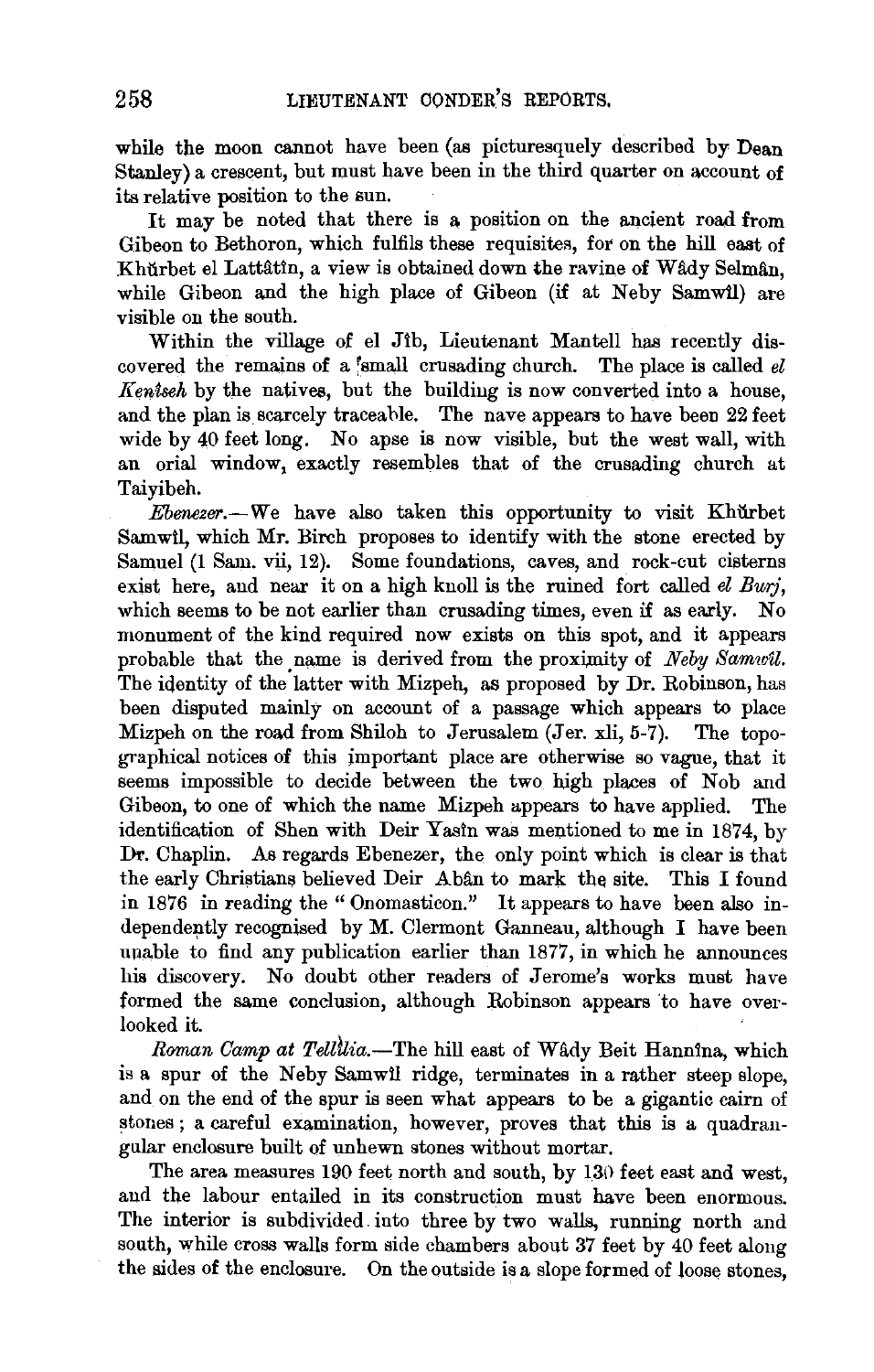which though partly due, perhaps, to the falling down of the walls, seems to have been intended to strengthen the fortification with an outer scarp.  $N<sub>0</sub>$  well or cistern is visible inside, but there is a large cistern on the hill 200 or 300 vards to the west. The walls are still standing some 15 feet above the ground outside the structure, and 6 or 8 feet above the interior.

Such rude stone buildings are generally considered among the oldest remains to be found in Palestine. The stones used are, indeed, not much larger than those employed in building terrace walls, but the work seems too important to have been executed by the Fellahin for a cattle fold, and the position commands the junction of two important roads, both showing signs of antiquity. That on the west comes down from Neby Samwil, and that on the east follows the valley from el Jib; the two join on the south and ascend thence to Jerusalem.

The conclusion which seems most natural is that Telltlia (" the little Tell") represents a camp constructed by one of the Roman armies (either of Titus or Severus) in advancing on Jerusalem. The whole structure resembles the Roman Camps which exist almost untouched at Masada; and in a mountain district where earth was not to be found in sufficient quantity it seems that the Romans were obliged to use stone.

This discovery at Tellilia serves to confirm a conjecture which has often occurred to me, that the great stone heaps north of Jerusalem, and west of the Nablus road, represent the remains of the camp which Titus constructed on Scopus. The plan of a camp can in this case no longer be traced, but the long line of stone-heaps called *Rujm el Kehaklr*  has an appearance very similar to the rude scarp at Tellillia-a work which must have entailed the labour of a large body of men, and the collection of materials from a considerable area.

*'Aldli el Benât* ("the towers of the maidens"), east of Kîlia (Sheet XV), in the great gorge of Wady Samieh. Mr. Black has recently explored a curious hermits' cave with three cisterns. It is reached by a narrow stair of rock in the face of the precipice, and it presents the same peculiarity found in several of the caves of Wady Suweinit, &c., namely a little gallery leading to a window in the rock at a higher level than the cave-mouth, from which the anchorites were able to reconnoitre anyone approaching their abode.

*Deir esh Shebab.*-Although this site, representing a medix val monastery north of Bethel, has been more than once visited, it is curious that the front has never been noticed. It is hewn out of a single block, and is of the usual form,-a cylinder hollowed within, in form of a cross composed of four semicircles on four sides of a central square. Other examples occur at Jufna, Tekoa, Khurbet, Zakariya, and near Beit Jebrîn.

*Deir esh SheMb,* " Monastery of youths," possibly represents a tradiional site of the "School of the Prophets" near Bethel. The ruins are described in full in the memoir.

*Tell 'Asûr.*-This mountain (which is generally called *el 'Asûr* or *el Aser* by the natives) has been identified in an apparently satisfactory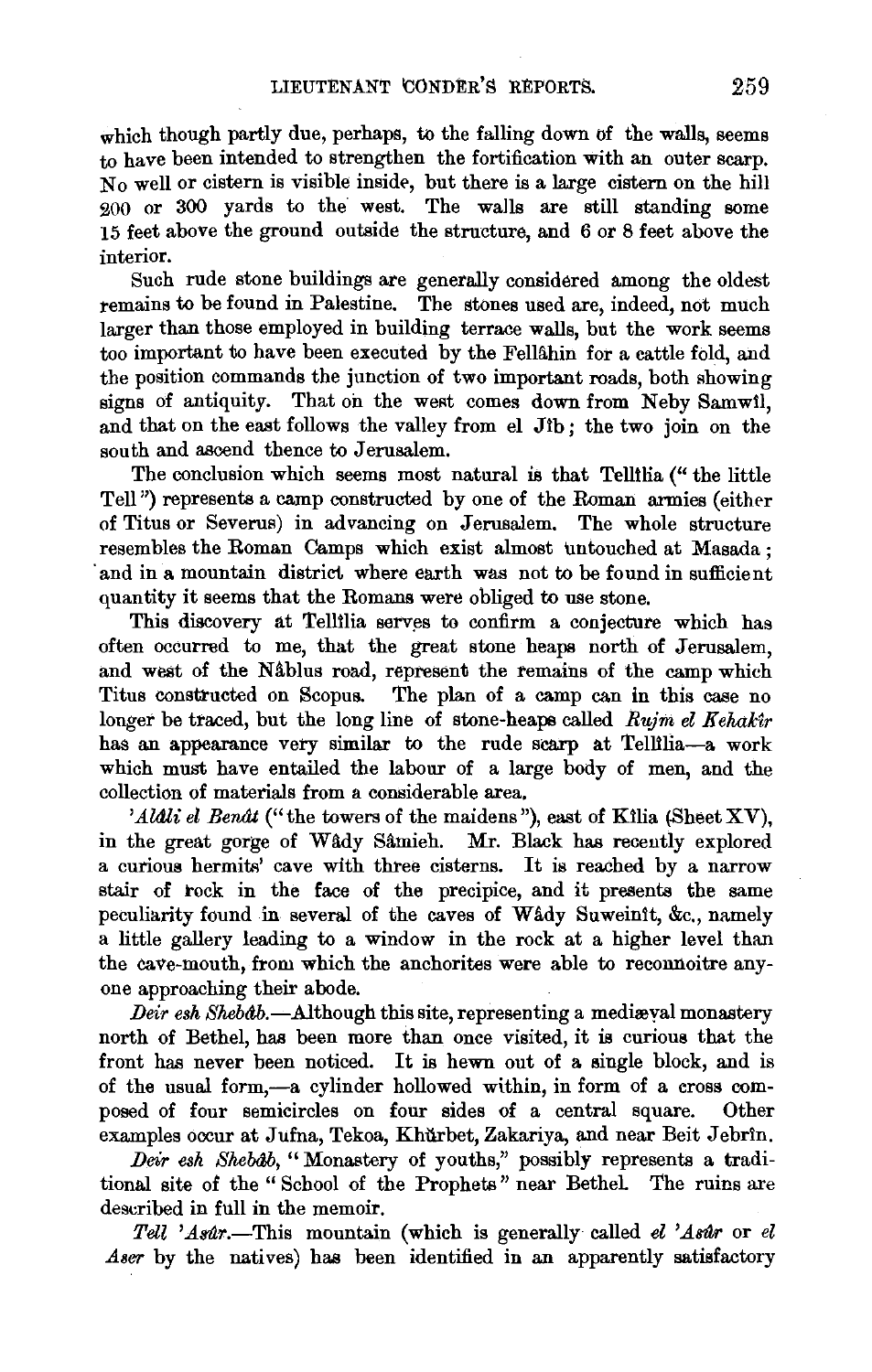manner with the ancient Baal Hazor, or Baal of the "Enclosure ;" and it now annears that the mountain is still a sacred place. There is no it now appears that the mountain is still a sacred place. building on the summit, but a fine group of oaks ; the remains perhaps of a sacred grove, such as is still to be found venerated among the Nuseireh Pagans. During our recent visit to the cairn constructed on .this hill (one of the highest points in Palestine) in 1872, and which we found still standing, Dr. Chaplin, who accompanied the party, was informed that there was a cave, sacred to Sheikh Haderah, at the place. name preserves the Hebrew Hazor in the usual Arabic form with the Dad. I am also informed that the Moslems of the vicinity are in the habit of making vows to the Rijal el 'Asawir, or "Men of 'Asûr," whom they now call Companions of the Prophet. It seems, therefore, that, although no modern shrine or ancient stone temple now exists (the vineyards having crept to the very top of the hill), yet traces of the old Canaanite worship are still recognisable on the spot among the modern Fellâhin.

*Fellah traditions.-The* collector of such traditions has to contend with many difficulties. In 1874 a good many stories, which were rude imitations of the Biblical narrative, were collected at Sur'ah, in connection with the tomb of Neby Samit, who is variously represented as having been identical with, or brother of *Shemskan el Jebbar.* We have only just returned from a three days' visit to this village. We were told the stories of the defeat of infidels by this hero, armed with a camel's jaw-bone instead of a sword, of his death 'under a great building, of his being betrayed by a woman, but we also found that the village for many years has been owned by a Christian from Beit Jala, and the peasants at once confessed that they knew nothing of Neby Sâmit before the new owner told them who he was. In the same way at Taiyibeh, we were told that the old name was 'Afrâ, and that it was the city of Gideon. This tradition is derived from the Latin priest, who has thus instilled erroneous ideas into the Fellah mind, as, even if it were certain that Taiyibeh represents Ophrah of Benjamin, it certainly could not represent Gideon's city Ophrah of Abiezer, which belonged to Manasseh (Judg. vi, 11-15), and was probably the Samaritan Ophrah, now called Fer'ata, not far from Shechem.

It is, moreover, another cause of difficulty that the traditions of the peasantry are rapidly being forgotten, as are those of the Samaritans. The young men do not know the stories which can occasionally be extracted from an old man or woman. At Abu Shftsheh, Mr. Bergheim, in the winter's evenings, has had many such stories related to him by an old Sheikh, now dead, including; the plot of the " Merchant of Venice," and that of "Pericles, Prince of Tyre," both slightly altered and orientalised. Jn the first story it was a father-in-law, who exacted the pound of flesh in case of the husband quarrelling with his wife, and the wife who invented the limitation that no blood should be drawn. This tale the Sheikh had heard from his father. Possibly it may have come down from the twelfth century, but when we consider how modern research has traced the fairy tales of Europe to the East, and found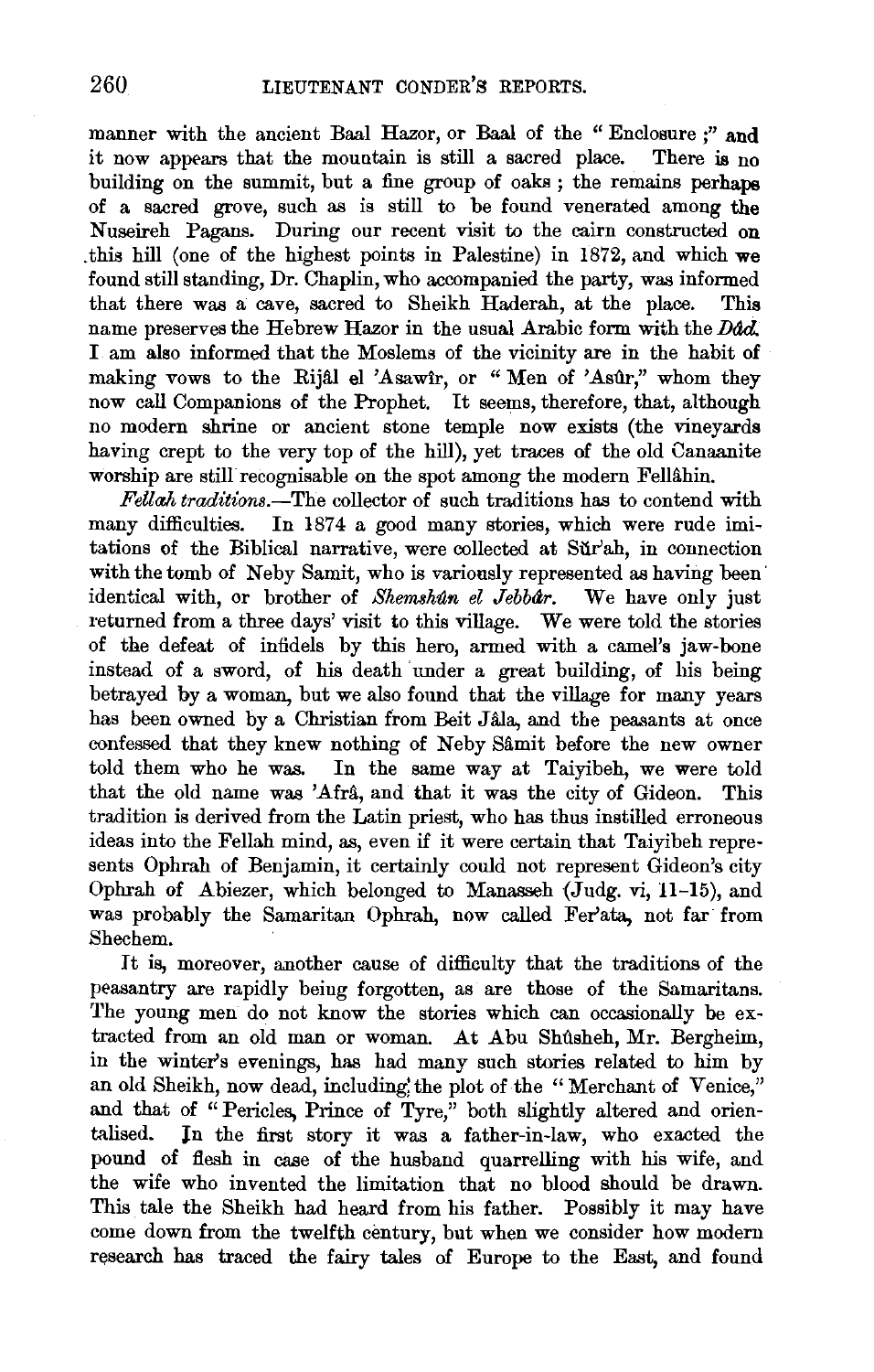Cinderella's glass slipper in India, there seems no very great improbability in thus recovering in Syria the stories-much older than the time of Shakespeare, on which he founded the plots of two of his plays.

VI.

'ArN KARIM, *14th July,* 1881.

*Kirjath Jearim.*-WE have just returned from a long ride to Khurbet 'Erma, which, in 1878, I indicated as possibly representing the important town of Kirjath Jearim, and our observations at this spot, which I had not previously visited in person, seem so materially to confirm the identification, that it may be of interest to recapitulate the arguments published on various occasions in the *Quarterly Statement,* and to describe in full the existing remains.

Kirjath Jearim is first mentioned in the Book of Joshua as identical with Kirjath Baal, a town of Judah (Josh. xv, 60). It was on the boundary between the tribes of Judah and Benjamin (verse 9), and from the peculiar expressions used in the description of the border line (Josh. xviii, 15; xv,  $\overline{10}$ ), it appears that the town must have stood at an angle, from which the line ran in two directions, one being eastwards towards Nephtoah, the other northwards towards Kesla, which is Chesalon, on the north side.

The next appearance of the city is in the Book of Judges, when the men of Dan, who had no inheritance (Judges xviii, 1), went up to the Mahaneh Dan, which was "behind" (or more correctly *west of)* Kirjath Jearim. Of the position of this Mahaneh Dan, or "Camp of Dan," we have a further indication in the history of Samson, in which it is mentioned as " between Zorah  $(S\tilde{u}r'ah)$  and Eshtaol" (Eshû'a) (Judges xiii, 25). The term Mahaneh is identical with *Mulchnah,* "camp," a title now applied to the plain east of Shechem, and it seems to be properly indicative of a plain fit for camping ground. We can therefore have little hesitation in placing the Mahaneh Dan in the broad Wâdy Surâr, near the recognized sites of Zorah and Eshtaol; and the site of Kirjath Jearim should thus apparently be sought east of this natural camping ground.

Kirjath Jearim is again mentioned as the place where the Ark remained for twenty years after the destruction of the men of Beth Shemesh (1 Sam. vi, 19; vii, 1). From this passage it appears that Kirjath Jearim was in the mountains above Beth Shemesh; yet Josephus, who may be supposed to have known the real site, states that the two cities were near one another (6 "Ant.," i, 4).

At a late period David went down to Baale (or Kirjath Jearim) to bring up the Ark to Jerusalem. It was found in the house of Abinadab "in Gibeah" (the hill or knoll), but this place would appear to have been in or part of the city of Baalah. This is the last mention of the city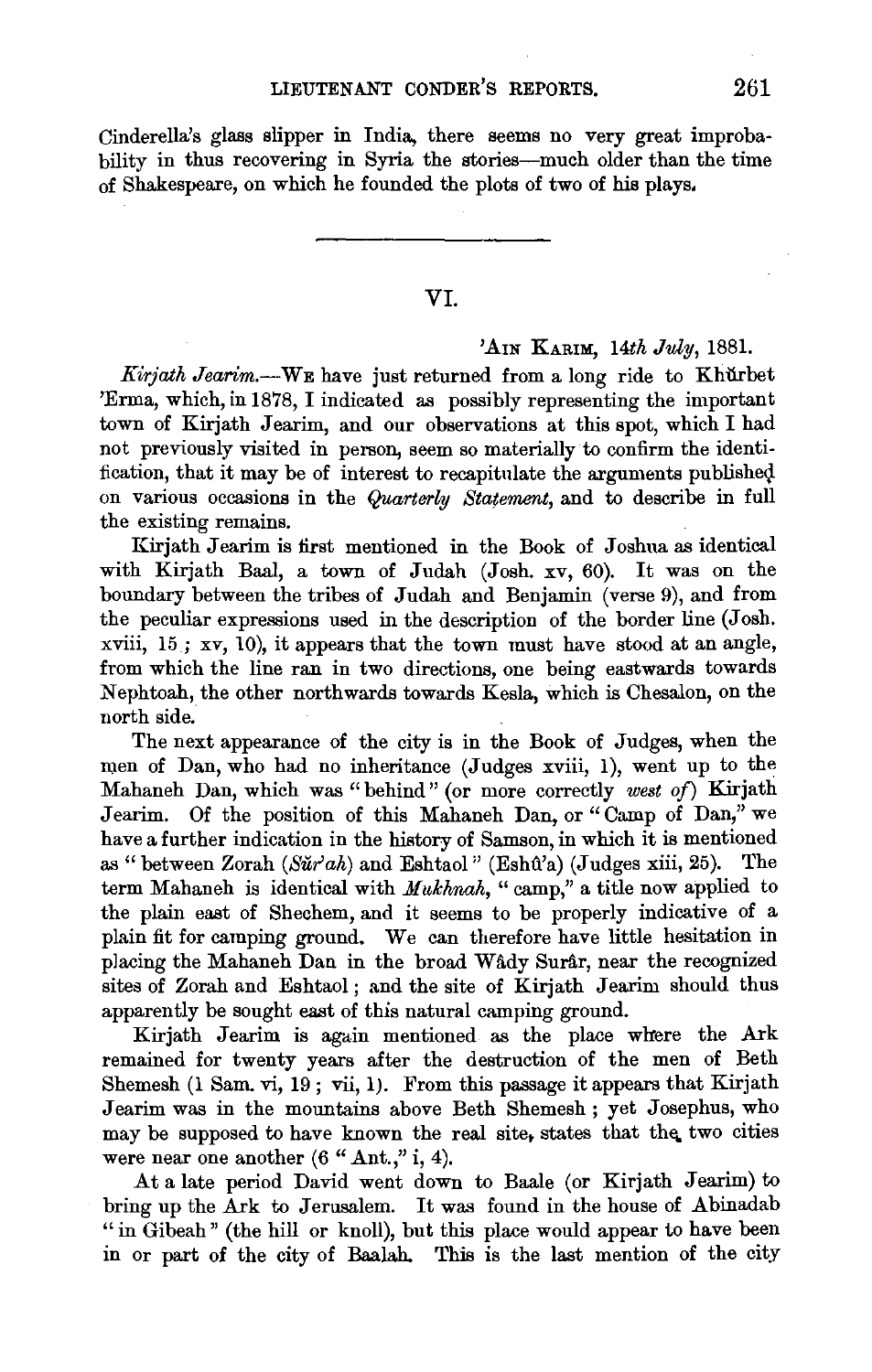except its enumeration in the lists of Ezra, where the name appears under the abbreviated form Kirjath Arim (Ezra ii, 25).

From these various notices we may sum up the apparent requisites which should be satisfied in any site proposed as identical with this important town.

1. The name Arim or Jearim ("thickets") should be recovered, and the site should present such thickets.

2. It must be east of the Mahaneh Dan, which lay between Zorah and Eshtaol.

3. It must be ·south of Chesalon, identified with the modern Kesla.

4. It must be near Beth Shemesh (now 'Ain Shems), which agrees with the second indication.

5. It must be in the mountains above the last-mentioned site.

6. It must be at the south-west angle of the border line of Benjamin.

7. Its position must agree with that of Nephtoah and Rachel's tomb (cf. Josh.  $xv$ , 9; and, 1 Sam.  $x$ , 2), so as to allow of an intelligible line being drawn for the south border of Benjamiu.

8. The name Baalah indicates either that a high place of Baal existed at the city, or else that the position was elevated (taking Baal in a wider geographical sense, as some authorities are inclined to do).

9. A rounded hillock or humped knoll of some kind seems indicated by the term Gibeah, occurring in connection with the site of the city.

The usual site shewn as representing Kirjath Jearim is the village of Kuryet el 'Anab ("Town of Grapes"), better known as Abu Ghosh, on the road from Jaffa to Jerusalem. This town is called simply el Kuryeh by the Fellahin, and appears to be the ancient Kirjath of Benjamin (Josh. xviii, 28), a place apparently distinct from Kirjath Jearim, and situated in the Lot of Benjamin, whereas the latter belonged to Judah. There is no doubt that in the. fifth century Abu Ghosh was believed to be Kirjath Jearim, and the only argument which Dr. Robinson has adduced in favour of this identification appears to be founded on the early Christian tradition, which he too often quotes in favour of his own views, even against his own canon of criticism condemning such traditions as of no value. The site thus commonly pointed out to travellers does not, however, fulfil the requisites enumerated. The name Arim is not found at Abu Ghosh, the site of which lies 9 miles north-west of 'Ain Shems, and 3! miles north-west of Chesalon. The border line of Benjamin cannot be drawn through Abu Ghosh and also through Rachel's tomb, without being so twisted as to be practically improbable, while no special features occur which would serve to explain the names Gibeah and Baalah, connected with that of Kiriath Jearim.

These pbjections have been so far recognized by various writers as to induce some archaeologists to prefer the conspicuous village of Sôba, as proposed by Dr. Chaplin, a site answering better to the requirements of the name Baalah or Gibeah. Sôba is the Bel Mont of the Crusaders, and is undoubtedly an ancient Jewish site. In the Septuagint of Josh. xv (verse inserted after 60) it seems to be mentioned, according to some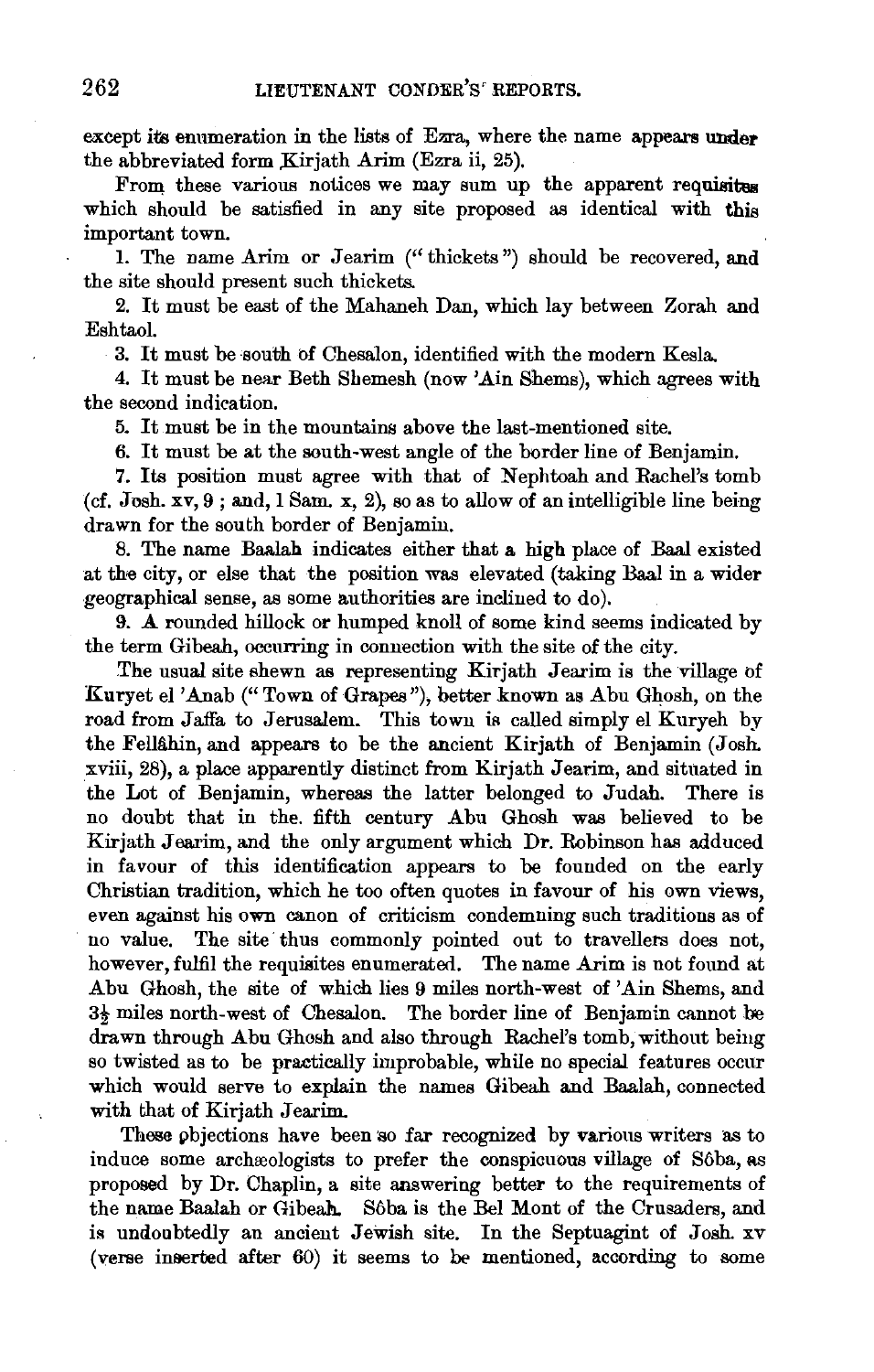MSS., under the form Thobes. It lies, however, 4 miles east of Chesalon, and is separated by 10 miles of rugged mountains from Beth Shemesh. No trace of the name Kirjath Jearim has been found in its vicinity, and the difficulties with regard to the boundary of J udah and Benjamin are not removed by the choice of this site.

The ruin discovered by the Survey Party in 1873, seems in every respect to answer better than any previously proposed to the nine requirements enumerated above.

1st. The three principal letters ( $y \rightarrow y$ ) of the name Jearim, or of the later abbreviated form Arim, occur in the proper order in the modern Arabic 'Erma (spelt with the guttural Ain) ; the site is moreover surrounded and concealed by the thickets of lentisk, oak, hawthorn, and other shrubs, which properly represent the Hebrew word tarim  $(2n)$  from a root signifying to be " tangled" or confused.

2nd. The ruin is due east of the open plain formed by the junction of Wady Ismain with Wady el Mutluk, extending from Beth Shemesh on the south-west, to Eshtaol on the north-east, and to the hill of Zorah on the north-west, representing the ancient Mahaneh Dan.

3rd. It is  $2\frac{1}{4}$  miles south of Chesalon or Kesla.

4th. It is only 4 miles from Beth Shemesh, and an ancient road descends north of the ruin into Wady Ismain, and thus leads to Beth Shemesh direct along the valley banks.

5th. The site of 'Erma is nevertheless in the mountain proper, and about 1,000 feet higher than that of Beth Shemesh.

6th. The identification of the sites of Ataroth Adar {ed Darieh), Gibeah (Jebia), and Kirjath (Kuryet el 'Anab), belonging to Benjamin; of J ethlah (Beit Tul) and Eltekeh (Beit Likia) belonging to Dan, as proposed by the survey party, all agree with the supposition that the west border of Benjamin ran south, from near the Nether Beth-horon, along the crests of the spurs which sink so suddenly from the level of the mountains proper (Har) to the distinct region of the Shephelah. This natural boundary, excluding on the west the Vale of Ajalon, which belonged to Dan, cannot be reconciled with the proposed identifications of Kirjath Jearim at Abu Ghosh or at Sôba, but agrees perfectly with the wording of the biblical description : "The border was drawn thence, and compassed the western side southwards, and the goings out thereof were at Kirjath Baal which is Kirjath Jearim, a city of the children of Judah. This was the west quarter. And the south quarter was from the end of Kirjath Jearim *(i.e.,* the end of the spur on which the city stood), and the border went out on the west *(i.e.,* west side), and went out (eastwards) to the Springs of Nesshtoah" (Josh. xviii, 14-15).

Again, it agrees also with the other description, "And the border compassed from Baalah on the west (or looking west) unto Mount Seir, and passed along unto the shoulder of Mount Jearim, which is Chesalon, on the north side, and went down unto Beth Shemesh" (Josh. xv, 10).

If the reader will compare this paper with Sheet XVII of the Survey, he will at once see the line which appears to be indicated. 'Erma is on the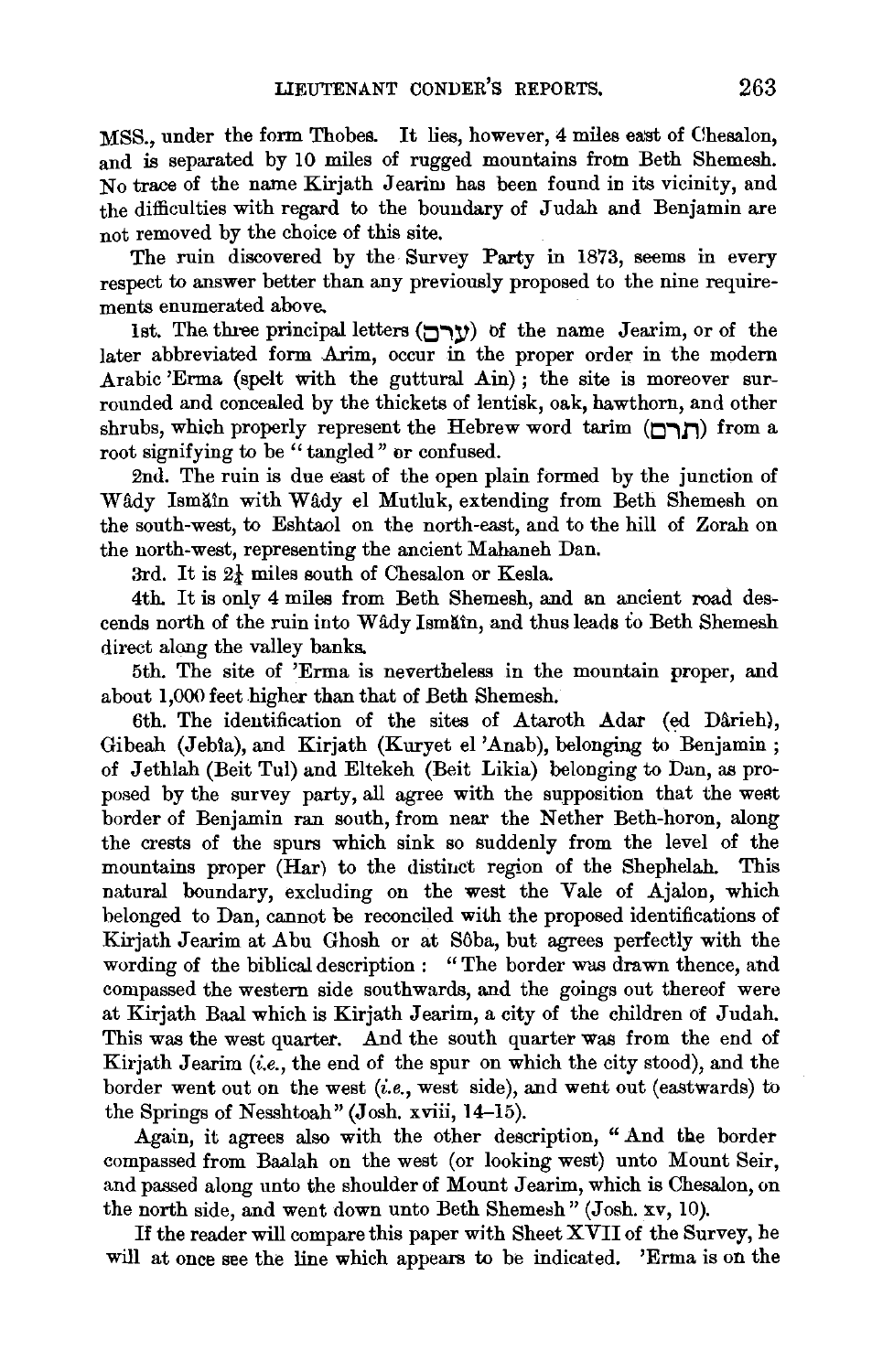south or Judah side of the great valley, with a spur (perhaps "the end of Kiriath Jearim") running out northwards. Here, on the north side, are the precipices of a remarkably rocky hill burrowed with hermits' caves, to which the word seir ("rough") might very well apply.

. On the same northern ridge, moreover, the name *Saghir,* which is radically the same as seir, may be found marked rather further east. The line running due north along Mount Jearim (which appears from the text to have been on the opposite side of the valley to Kirjath Jearim, as the expression "עבר rendered "passed along," means strictly "crossed over," as of a river or valley) arrives at Kesla or Chesalon, and thence follows the important valley called Wady Ghurab, which joins Wady Ismltin and flows past Beth Shemesh. The position of 'Erma is thus naturally placed at the south-west angle of the border of Benjamin.

7th. The common boundary of Judah and Benjamin may be drawn from the new site of Kirjath Jearim in a direction which agrees with various other indications. It would follow the crest of a long spur to the watershed at 'Ain 'Atân (near Solomon's pools), the en Etam which, according to the Talmudists, was the same as Nephtoah (Tal. Bab Yoma, 31, a). Thence it would pass along a watershed northwards by Rachel's Tomb (1 Sam. x, 2) to the Emek Rephaim, which, according to Josephus, extended from Jerusalem towards Bethlehem (7 "Ant.," xii, 4).

Lifta is thus left to be identified with Eleph of Benjamin (Josh. xviii, 28) rather than with Nephtoah. The identification of Lifta and Nephtoah has always seemed unsatisfactory, not only on account of the difficulties which result in drawing the boundary line, but also because no great spring or group of springs such as seems to be implied by the expression j,.lnJ, *M'ain* occurs at the spot. The modern Arabic name is moreover

deficient in the guttural of the Hebrew.

8th. The expression Baalah would refer very properly to the situation of 'Erma, overlooking the great valley, while, as will be explained immediately, the traces of what may have been an ancient "high place" (Bamah) still remain.

9th. A central knoll such as would account for the name Gibeah occurs at the ruin of 'Errna.

Although the indications of identity thus appear very strong, they could not be considered as conclusive if the site proved to be insignificant, with modern ruins in an inconspicuous situation. I was therefore anxious to revisit the spot, and was much pleased to find that an evidently ancient and important ruin exists still in this position. Riding down the great gorge which, under various names, runs down from near Gibeon to Beth Shemesh, we gradually ascended the southern slopes in the vicinity of the little ruined village of Deir esh Sheikh. Before us was the notable peaked knoll of Khurbet Sammunieh, a conspicuous feature of the view up the valley from Surah, and leaving this on the right we followed an ancient road along the slope of the mountain. Here and there remains of side walls are visible, and there can be little doubt that this is a branch of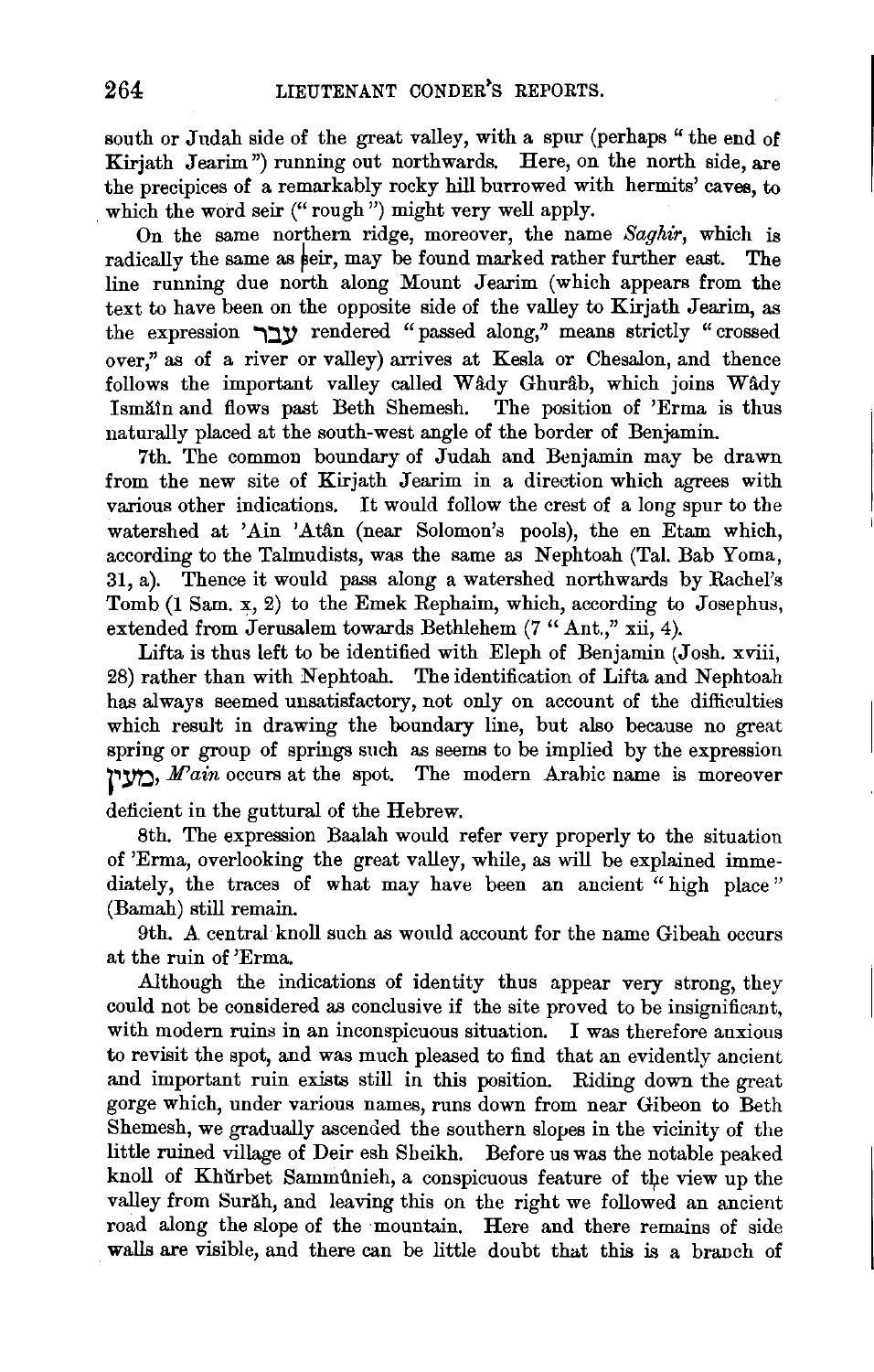the Roman road from the vicinity of Bethlehem leading to Beth Shemesh.

In front of us, far beneath, we saw the white bed of the torrent twisting in bold bends between the steep slopes which rise fully 1,000 feet to the hill tops. Both slopes were rocky and rugged, both, but especially that to the south, were clothed with a dense brushwood of lentisk, arbutus, oak, hawthorn, cornel, kharûb, and other shrubs, while in the open glades the thyme, sage, citus, and *bellan* carpetted the ledges with a thick fragrant undergrowth.

A bold spur running northwards from the southern ridge was characterised by a small natural turret or platform of rock, rising from a knoll which stood covered with fallen masonry above a group of olives, beneath which again the thickets clothed the mountain. This knoll represented the ruin of 'Erma, which on closer inspection proved to be a . site undoubtedly ancient, and presenting the aspect of an old ruined town. Some of the walls, rudely built in mortar, may belong to the Arab period, but the rude blocks built up against scarps natural or artificial which occur in various directions, resemble the old masonry of the vineyard towers, which date back to a very early period.

On the east is a fine rock-cut wine press; on the south a great cistern covered by a huge hollowed stone, which forms the well-mouth, and which from its size and its weather-beaten appearance, must evidently be very ancient.

Rude caves also occur, and the ground is strewn with fragments of ancient pottery. But the most curious feature of the site is the platform of rock, which has all the appearance of an ancient high-place or central shrine. The area is about 50 feet north and south by 30 feet east and west, the surface, which appears to be artificially levelled, being some 10 feet above the ground outside. The scarping of the sides seems mainly natural, but a foundation has been sunk on three sides, in which rudely squared blocks of stone have been fitted as the base of a wall. On the east this wall consisted of rock to a height of  $3\frac{1}{2}$  feet with a thickness of 7 feet. There is an outer platform, about 10 feet wide, traceable on the south and south-east, and a flight of steps 3 feet wide, each step being I foot high and 1 foot broad, leads up to this lower level at the south-east angles. There is a small cave under the platform, and the ruined houses extend along the spur principally north and south of this remarkable rocky tower.

The view from the ruin on the west is also worthy of notice. The valley is seen winding 600 or 700 feet beneath, and the cliffs and caves of the northern ridge form unusually accentuated features. Beyond these the broad corn vale of Sorek (the Mahaneh Dan) is seen extending beneath the rounded hill on which gleams the white dome of Neby Samit, close to Zoreah. The actual site of Beth Shemesh is hidden by the southern ridge, but the valley-bed north of the ruin is visible.

On the hill to the south stand the houses of Deir el Hawa, and to the east the peak of Sammunieh hides the further course of the valley.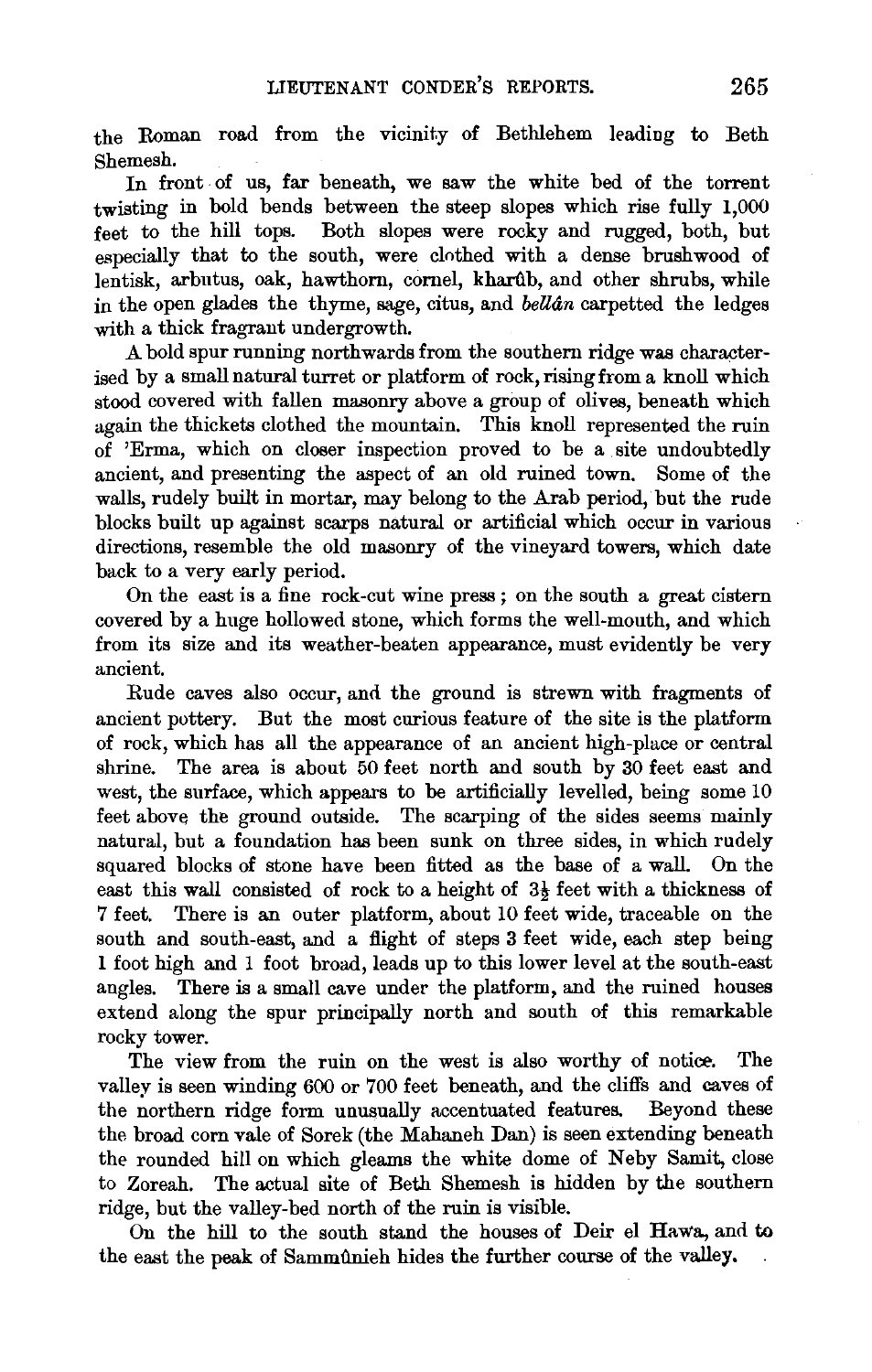Standing on the rocky tower we saw clearly how well the Mahaneh Dan might be described as "west" of Kirjath Jearim. How naturally the Ark might have been sent from the lowlands of Beth Shemesh to this neighbouring city, so strongly posted in the rude hills of Judah.

In the central platform we might perhaps recognize the high place of Baal, whence the city took its name, or the Gibeah where the Ark was kept; for Kirjath Jearim is not the only sacred city of Palestine in which the altars of Jehovah and of Baal once stood side by side. The instances of Carmel and of Bethel will recur to the reader's mind, with other indications of a similar kind.

Here then at 'Erma we seem to find in a remarkable manner the numerous requisites of the site of Kirjath Jearim fulfilled. The name, the position, the character of the ruin, the view thence, the surrounding thickets which half cover the site, the situation close to the edge of the higher hills and to the mouth of the great gorge, the proximity to Beth Shemesh, and the relative positions of Chesalon and the Mahaneh Dan, all seem to agree in fixing *'Erma* as the true site of the important boundary town where the Ark was kept for twenty years.

Having studied the question carefully on the spot, and having ascertained the importance and antiquity of the site, I cannot but look upon this identification as one of the most valuable which has yet resulted from the Survey of Western Palestine.

#### VII.

HEBRON, 31st July, 1881.

SINCE last report the camp has been moved to Hebron, with a view of clearing up various questions of minor interest in connection with the nomenclature of the vicinity. This is almost the only piece of revision which remains to be done in connection with the Survey west of Jordan. The great change which has occurred in Palestine since Hebron was surveyed, has enabled us to examine even the vicinity of the Haram, without any danger of insults such as I had to endure on the occasion of our previous visit, during the great storm of the spring of 1875, which drove us to take shelter in the Jews' quarter of the town.

*'l'he Haram.-.A.s* regards the Raram we were able to make one interesting observation. The great stones of the outer wall are, as we have now ascertained, dressed in a precisely similar manner to those of the Jerusalem Haram. The drafts vary from 2 to 4 inches in width, and are about  $\frac{3}{8}$  inch deep. The draft and the margin of the boss for a width of about 2 inches, have been dressed with a toothed instrument-an adze like that now used by native masons, but more carefully employed, -thus giving the peculiar *crisscross* appearance observable in the Jerusalem stones. The rest of the boss has been dressed with a point, as at Jerusalem. The interest of this observation lies in its bearing on the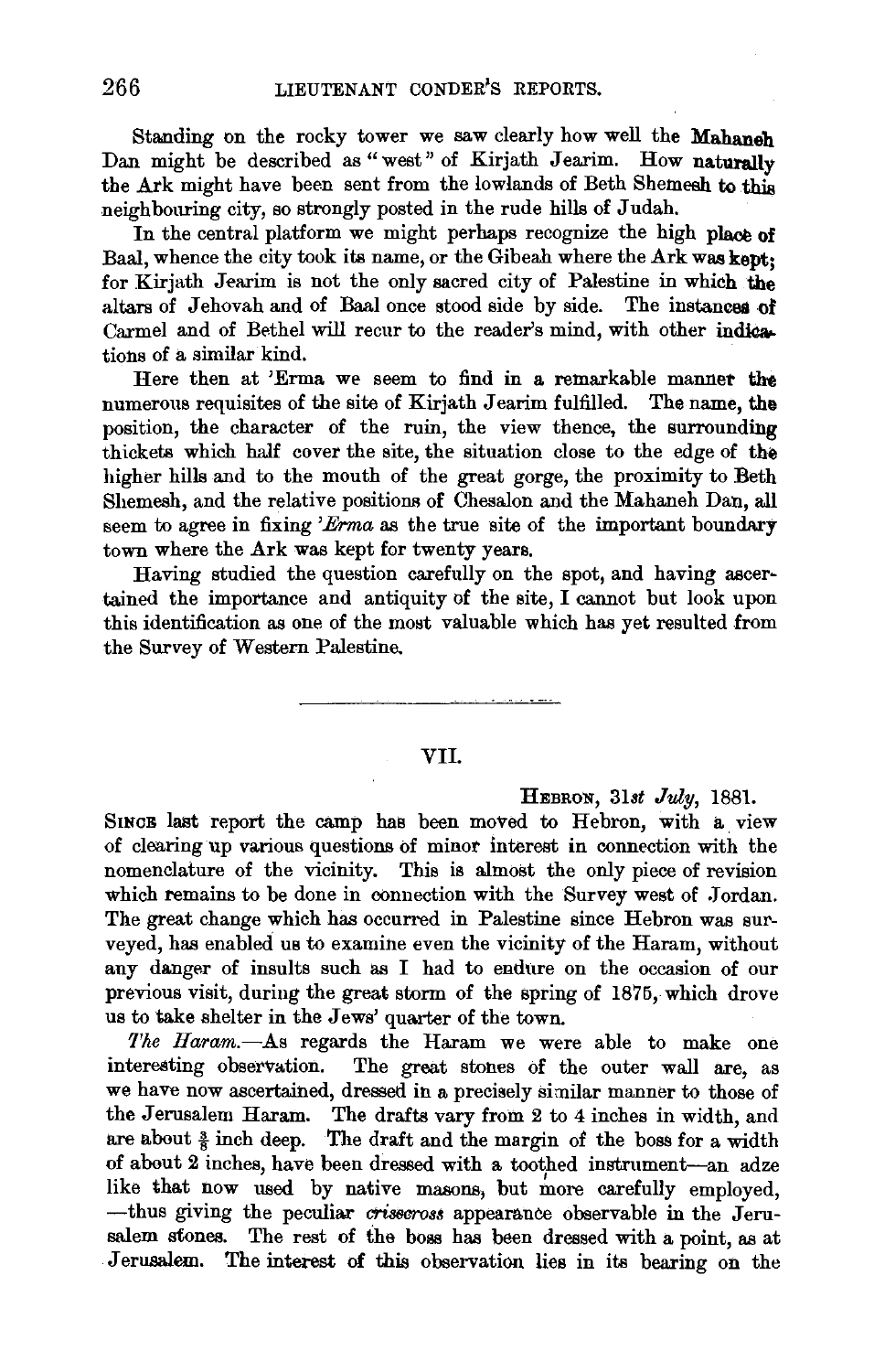probable date of the magonry. It would appear that the Hebron Haram is of the same date as that at Jerusalem, which it resembles so closely not only as regards the size, the dressing, and the drafting of the stones, but also in the existence of piers projecting from the wall, of which there are 54 at Hebron, while their former existence at Jerusalem seems to be shown by the discovery I was fortunate enough to make, in 1873, of two such piers still *in. situ* at the north-west angle of the Haram wall.

We visited the eastern side of the enclosure, and found ourselves on the housetops almost level with the cornice of the old wall. We here found a mosque, called el Jâwalîyeh, with a large dome. There is also a third entrance to the enclosure on this side, and the old wall appears to be almost as high here as on the west, although the mountain called el  $J\hat{a}'a$ bireh rises very suddenly behind the Haram on the east. It would appear therefore that the rock beneath the Haram platform, in which the great cave is said to exist, must be a detached knoll : since on all sides there is lower ground, and a retaining wall some 40 feet in height.

As a religious centre Hebron may be said to rival Shechem, and far surpasses Jerusalem. The old name, Kirjath Arba, "City of Four," was said by the Talmudists to refer to the four prophets, Adam, Abraham, Isaac, and Jacob. It is curious that 'the Moslems still invoke four prophets in their prayers at Hebron, but instead of Adam they repeat the name of Joseph, whose tomb is shown just outside the Haram at the north-west angle. The tomb of Joseph at Hebron is mentioned also by Josephus. According, however, to the Book of Joshua, the name Kirjath Arba was derived from one of the Anakim (xiv, 15 ; xv, 13).

In addition to the sepulchres of these four patriarchs and their four wives, we find the curious rock-cut tomb west of the town, known to the natives as Kabr Habrûn, "the Grave of Hebron," possibly, however, a corruption of the name Ephron ; by the Jews this is known as the tomb of Othniel, and they show the graves of Jesse and Ruth higher on the same hill, at the mediæval monastery of el Arb'ain. The tradition of the cave in which Adam and Eve lived for 100 years near Hebron is now unknown, though the probable site-as described by medieval writers-is the present subterranean spring called 'Ain el Jedideh. The site of the sacrifice of Cain and Abel, which used to be shown south-west of the town, has now been removed to Neby Yukin (the Cain of Josh. xv, 57), about 3 miles south-east of Hebron. In addition to these traditions we have the tomb of Noah, west of Hebron; of Lot, on the east; of Esau, on the northeast (at Si'air, which must at one time have been identified with Seir), and of Jonah, on the north; the early Christian tomb of Gad the Seer. The tomb of Abner is shown in Hebron, north-west of the Haram, but it is a modern cenotaph in a Moslem house, and of no particular interest. Abraham's well and Jacob's well are shown also, towards the north, but no well of Isaac appears to exist, and the inhabitants say that his wells are to be found at· Beersheba and Tell el Milh.

Another very curious tradition we found during our recent revision work. There is on the north-west of the town-south of the present site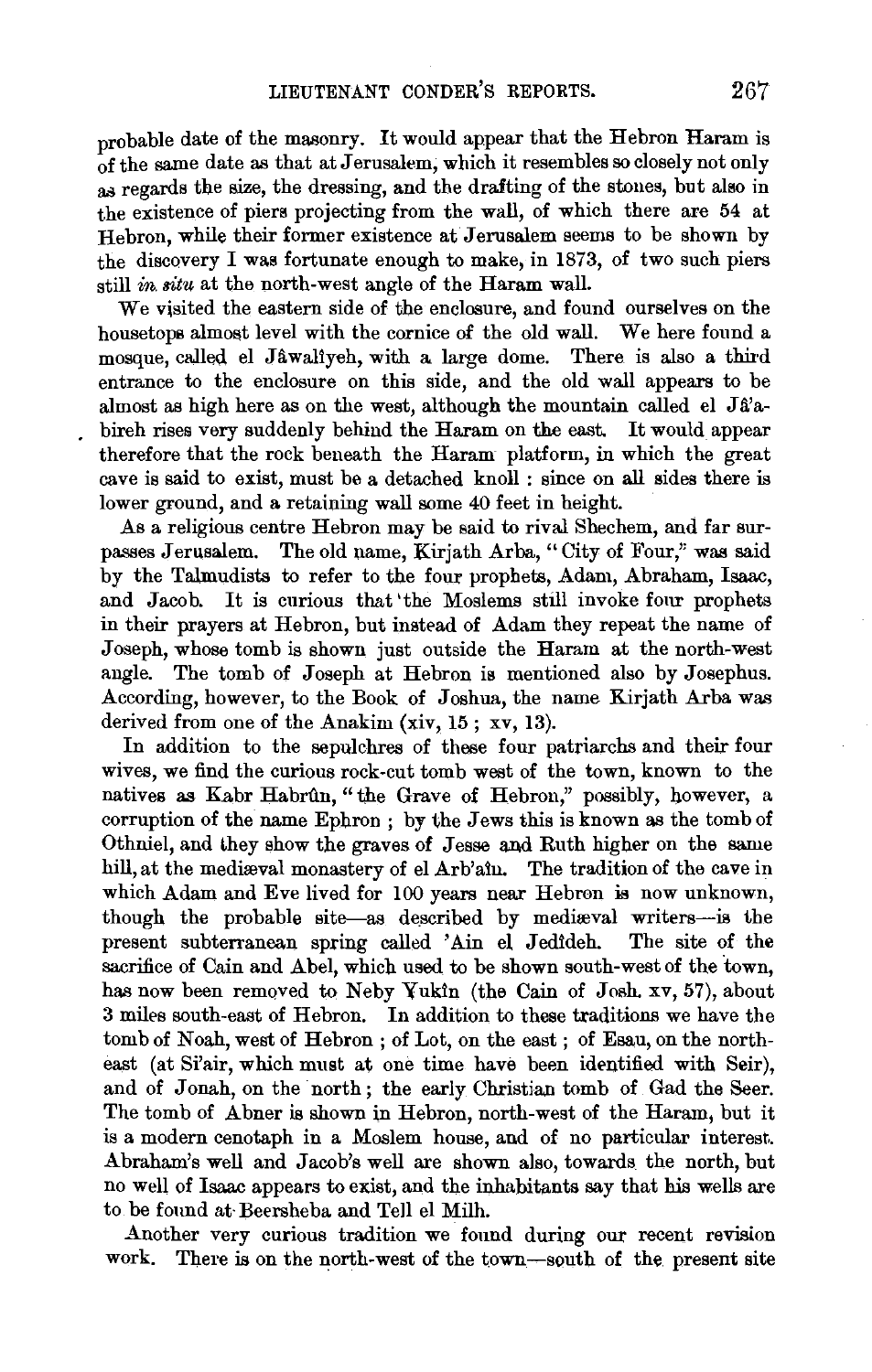of Abraham's Oak-a hill called Kuff en Neby, "the prophet's palm" (of the hands), and below this is a cave called Mughâret edh Dhukkâ'ah, with a narrow entrance. There is a bench of large stones running round the walls, and this was found covered with the usual rude offerings of pottery, lamps, &c. The cave is a very sacred place, where the prophets Abraham, Jsaac, and Jacob are said to appear every Friday. Mr. Black entered it, however, on that day, without reporting any appearance of either of the Patriarchs, but his guide did not enter, and was roundly abused by the inhabitants of the place, who warned him that the local divinities would be sure to take vengeance on him for bringing a Christian into their sanctuary.

This is not the only instance we have heard in which prophets are said to relieve the monotony of residing in one sanctuary by paying occasional visits to other places.

There are several interesting problems in connection with Hebron which may be considered more important than the traditions above noticed. Where was the plain (or oak) of Mamre? where was Kirjath Arba? where Eshcol? where the place in which A braham " stood before Jehovah"? (Gen. xix, 27). To each of these questions I have now been able to devote some attention.

In respect to Mamre, we may be allowed to lay aside the traditions which have placed Abraham's oak in various sites, ranging from R&met el Khulil on the north to Sebta on the north-west, and to the *Drus Ogyges* of Josephus ("Ant.," I, ix, 4), apparently yet nearer to Hebron.

Mamre, we learn from the Bible, was *in* or by Hebron (Gen. xiii, 18), and Machpelah was before or in face of Mamre (Gen. xxiii, 17, 19), "the same is Hebron." It seems, therefore, most natural to identify the plain of Mamre with the flat open vale facing Machpelah (or the Haram of Hebron) on the west. In this vale, the threshing-floors and the chief Moslem cemetery of Hebron are now to be found. It does not, however, appear quite clearly whether the original Kirjath Arba was on the western or the eastern hill, as the expressions used are somewhat ambiguous. We examined the western hill carefully, but found no traces of any ancient town, although a Jewish cemetery of considerable antiquity exists there, near the four rock-cut Jewish tombs, of which the largest is called Kabr Habrûn. It might not be unreasonable to identify the Cave of Machpelah with this double tomb, or with the newly-discovered sacred cave above noticed ; but the consent of Jewish, Moslem, and Christian evidence in favour of the traditional site of the Haram, is too strong an argument in its favour to be lightly set aside.

As regards Eshcol, which is mentioned in connection with Hebron (Num. xiii, 23), and took its name from one of the Anakim of the same place (Gen. xiv, 13-24), the identification proposed by Vandevelde with 'Ain Keshkaleh appears somewhat doubtful, as the Hebrew *Caph* is supposed to be represented by the Arabic *Quaf* instead of *Kaf.* It is, however, noticeable, that the first K is always dropped in ordinary speaking, and the word is pronounced *Ashkali.* We have not found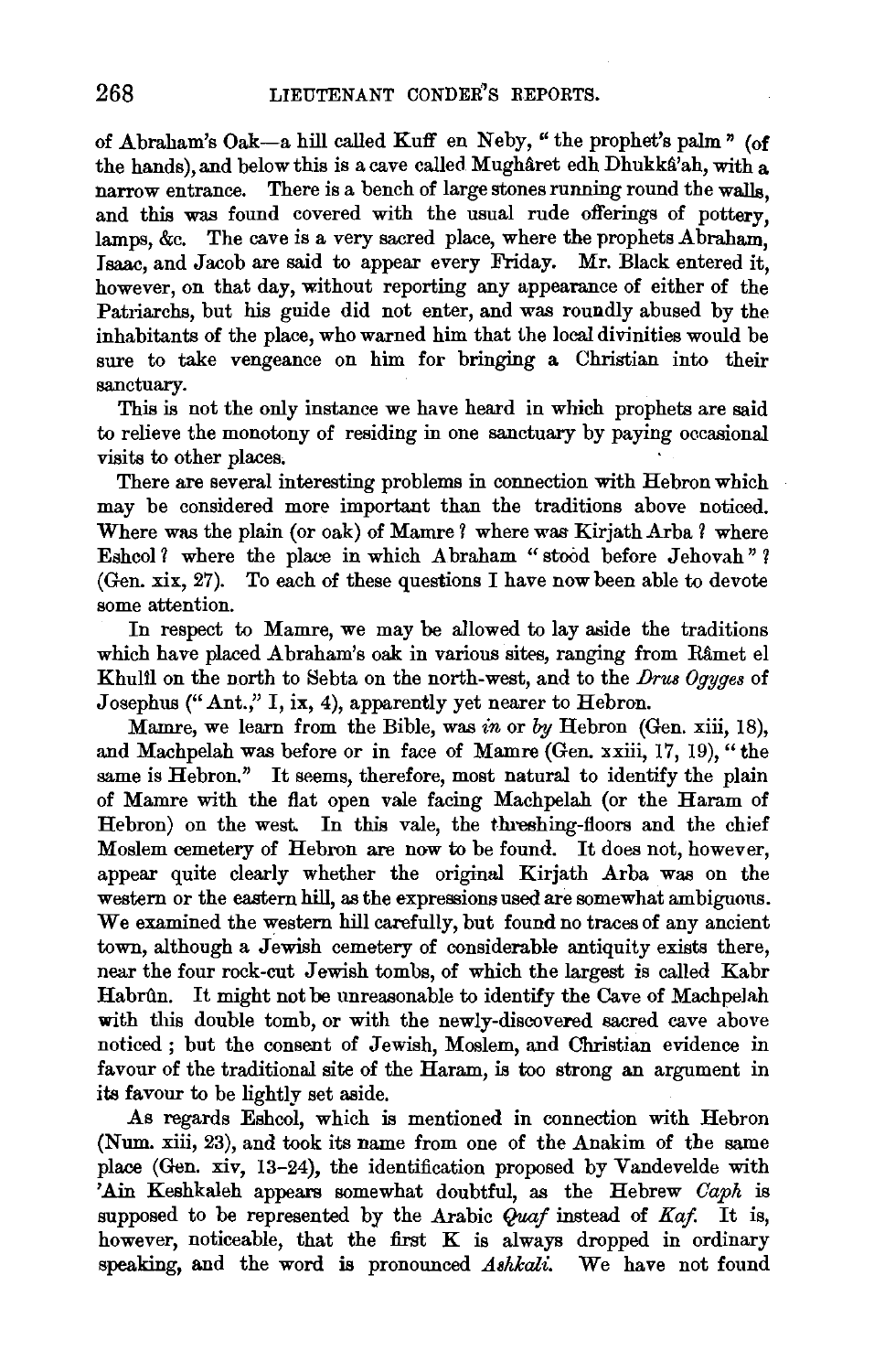any nearer equivalent to Eshcol; and the position of this fine spring among the vineyards, is well adapted for that of the famous " brook," whence the grapes of Hebron were brought down by the spies.

The Biblical passage just quoted includes the curious topographical note, "Now Hebron was built seven years before Zoan in Egypt." The site of Zoan (Sân) has produced monuments attributed to the 6th Egyptian dynasty (a thousand years before. Abraham), but the real building of the city is attributed to Rameses II, the famous conqueror of the Hittites (circa 1365 B.c.) If it be to this building that the Scripture refers, the translation of the name Hebron, "friendship," might be thought to refer to Abraham's friendship with the Hittites, and the name may have superseded the earlier title of Kirjath Arba at the later period of the conquest of Palestine by Joshua. This is one of the few instances in the Holy Land where the *meaning* of an old name is preserved instead of the sound: *el Khulil*, "the friend," having superseded Hebron, "friendship," in the mouths of the modern inhabitants.

The traditional site of the place where Abraham "stood before Jehovah," and whence he is said to have perceived, after the destruction of the Cities of the Plain, that " the smoke of the country went up as a furnace" (Gen. xix, 28), has been placed at the village of Beni N'aim, three miles east of Hebron, where the Tomb of Lot is now shown.

It has often, however, been suggested by recent travellers that the site should be sought nearer to the Plain of Mamre, and we therefore visited all the highest points immediately east of Hebron, to observe the view towards the Dead Sea. We found that the long spurs which run out above the Desert of Judah are so high as to shut out entirely all the eastern view, except the very highest portion of the Moabite ridge. At Beni Naim, on the other hand, the traveller stands on the very edge of the desert, which is spread out beneath him. The cliffs of Engedi are clearly seen, and the eastern slopes from Kerak to Nebo, although the waters of the Dead Sea and the Valley of the Jordan are hidden by the western precipices.

Beni N'aim is mentioned by St. Jerome and other early Christian authorities, under the name Caphar Bareca, "the village of blessing," and I was much interested to find, on recently visiting the village (where are remains of a basilica, now a mosque), that this name was still known to the Sheikh. Without any prompting he asked me if I knew the old name of the place in the time of the Beni Israil. On my professing ignorance, he said it was Kefr Bareka, and volunteered the information that Suddûm was east of it by the Dead Sea-pointing towards Engedi. This name, "village of blessing," is no doubt ancient and genuine, and must have had its origin in the original sanctity of the spot, which is a natural site for a high-place on account of its magnificent view. It is to be noted that the three angels are said to have "looked towards Sodom," and Abraham went with them to bring them on the way' (Gen. xviii, 16). The destruction of the cities is said to have taken place after sunrise (Gen. xix, 23), but Abraham "gat up early in the morning to the place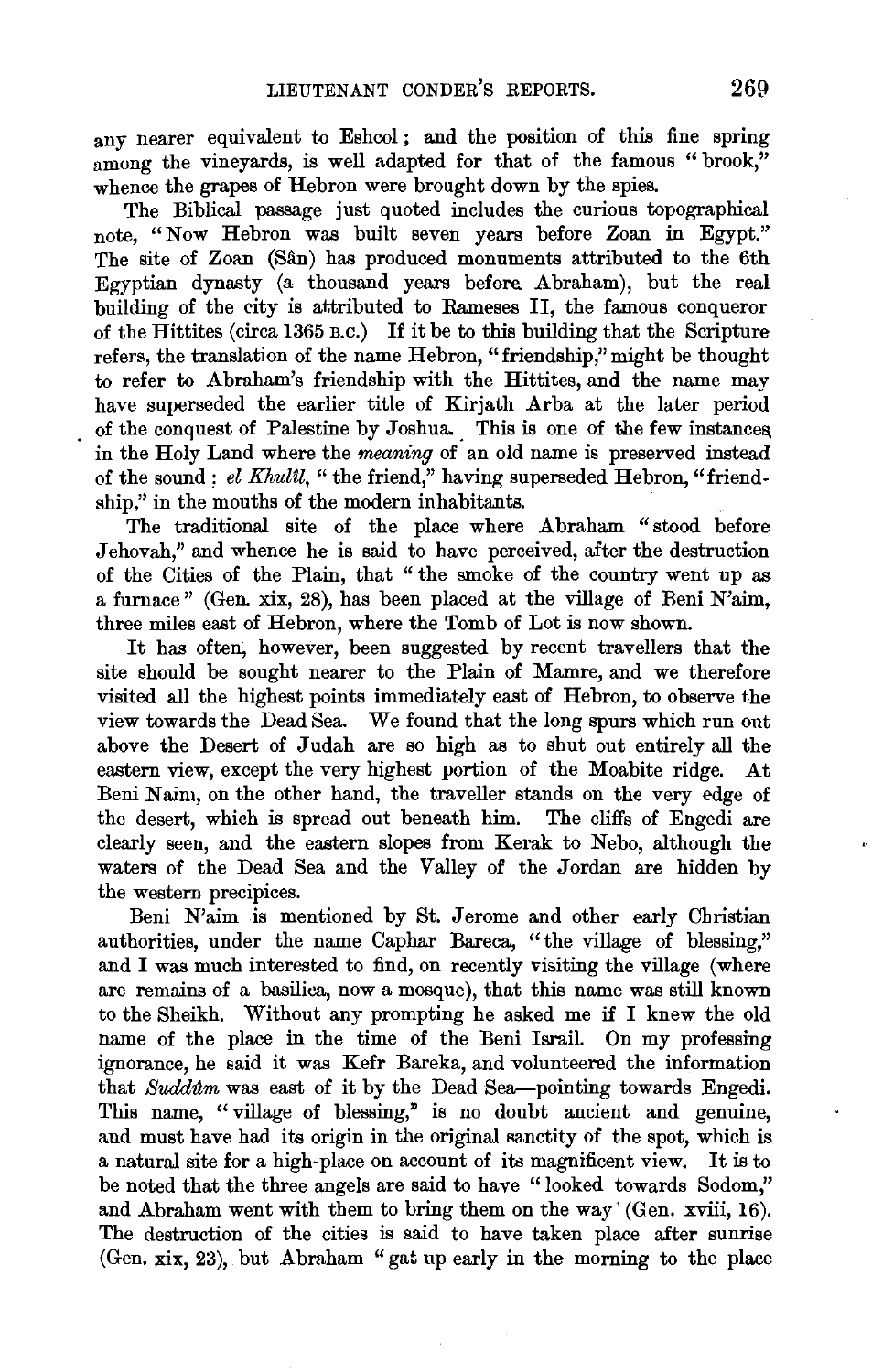where he stood before the Lord" (verse 27). These details do not seem to require that the place in question should have been very close to Hebron. and it seems quite comprehensible that the site intended should have been the ancient "Village of Blessing," now called Beni N'aim.

It cannot, however, be said that this throws any very clear light on the position of the Cities of the Plain, as the north and south ends of the sea are about equidistant and equally invisible ; and we are forced to rely on other arguments in discussing the situation of Sodom, which Josephus, no less than the modern Moslem, believed to lie beneath the waters of the "Vale of Siddim, which is the Salt Sea" (Gen. xiv, 2).

In the year 1856, Dr. G. Rosen devoted some time to the inyestigation of the vicinity of Hebron, and made various interesting discoveries. I have now been able to compare. his map, embracing an area of about 25 square miles, with our own, and the result is curious, as showing the difficulties of collecting names in Palestine.

Dr. Rosen collected, in all, 116 names within the area of five miles either way, the town of Hebron being near the south-east corner of his map. Out of these, 34 are to be found on our map, and six are merely reduplications of names on the map with slight variations, giving 40 as the total collected by ourselves against 116 collected by Dr. Rosen. By devoting a week to the vicinity of the city we have collected 90 new names, giving 124 in all. Of these, no less than 26 are not noticed by Dr. Rosen, and these include the important sites of Mugharet edh Dhukka'ah, Ain Ibrahim, and 'Ain esh Shems. We found 80 names given by Dr. Rosen to be correct, and 12 to be given with very serious errors ; while 18 names which he shows on his map or notices in the text were entirely unknown to any of the natives. Out of these 18, five are unimportant, but the rest are for the most part unlike Arabic in form. One deserves special notice, namely, Jebel Elâni, which Dr. Rosen renders "Mount Helena." The name is certainly not now known in Hebron, and is applied by Dr. Rosen to the vicinity of Ramet el Khulil-the early traditional site of Mamre. It seems therefore to be probably a corruption of the Hebrew Elon ("oak" or "plain"), and may have been obtained from the Jewish inhabitants of the city.

With exception of the sacred cavern of edh Dhukka'ah we have not found any important site omitted from the 1-inch map.  $\cdot$  Of the 124 names now recorded, only two, namely *Kashkaleh* (Eshkol) and 'Ain Sara (en Sirah) are of Biblical interest, but the examination seems to show that the nomenclature of the district is gradually changing, and that names which may have existed in Dr. Rosen's time are now forgotten.

This agrees with some facts as to nomenclature which I have noted in a previous report, and with others which I observed at Hebron. Thus 'Ain Mezrûk (which Dr. Rosen calls Mezrû'a, but which is clearly spelt with a  $Quaf$ ) is known to others as 'Ain Merzûk. The valley east of Hebron is called Wâdy el Besâtin by some, and el Mesâtin by others, and I overheard a group of ladies sitting by a tombstone, who were holding a lively dispute as to whether a certain place west of the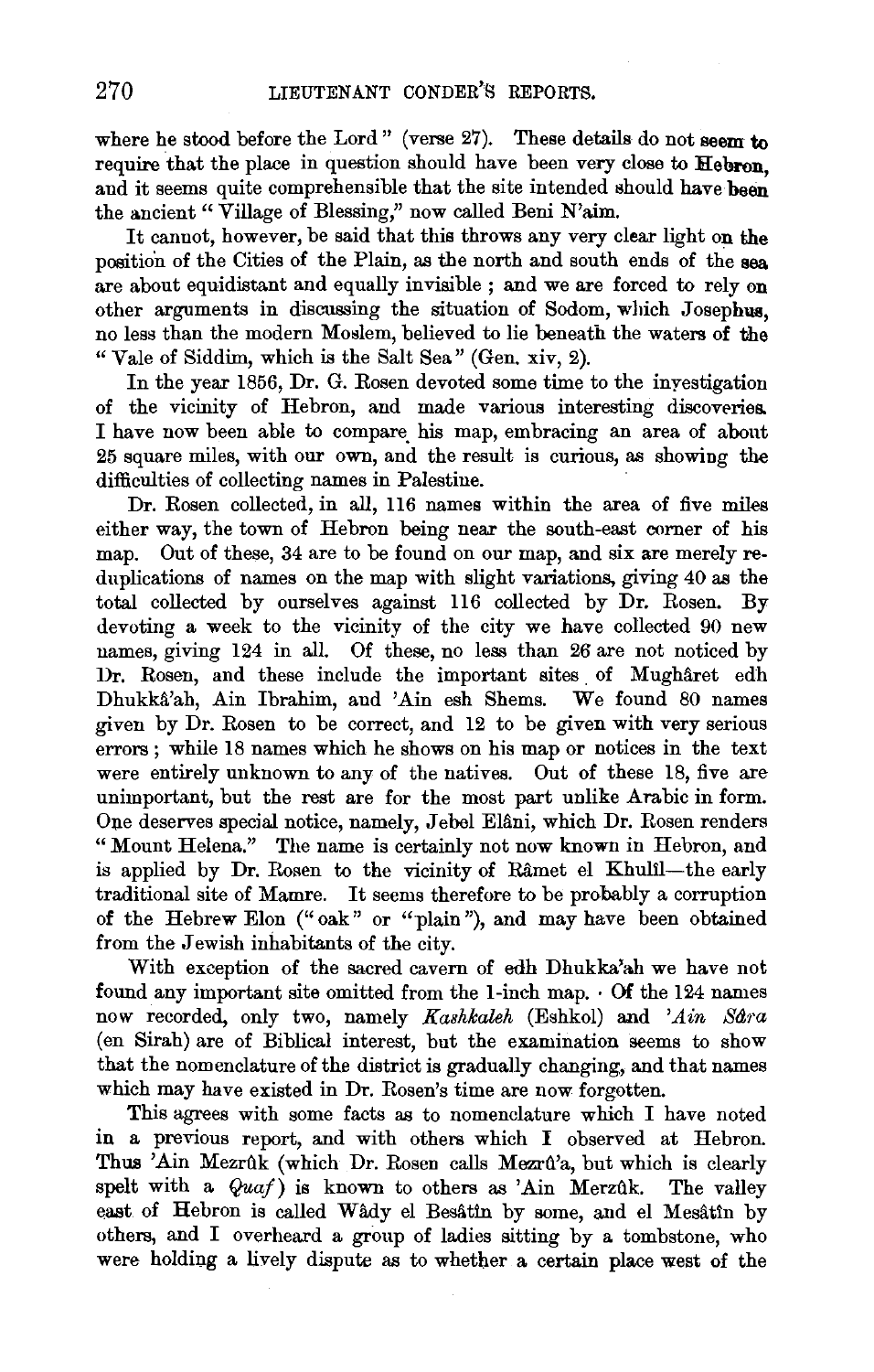town should be called Zerzir or *Shelshir*. This was unusually interesting, as they were quite unaware of my presence or of my interest in nomenclature.

The more carefully we study the nomenclature, the more do we seem forced to the conclusion that the only really permanent and ancient names are those of villages, ruins, and springs, and that the *Secondary Nomenclature,* as it may be called, applying to small natural features, is of fleeting and modern character, while the ancient names of hills and valleys have, as a rule, been utterly lost.

*Aceldama.-While* speaking of names I may mention a curious sur· viva! of a Latin name near Jerusalem. Aceldama, south of the city (the possible site of Tophet), was known in the 12th century as Carnarium, "The Charnel," being indeed used for that purpose. This name is still known to the inhabitants (according to Mr. P. Berghein) under the cor rupted form, *Shernei*, attached to this rock-cut cemetery. Among Christians the place is also sometimes called Hakk ed Dumm-a transliteration of Aceldama, the Aramaic name rendered "field of blood" in English.

*Beth Haccerem.-From* Hebron we have returned-while awaiting a final decision as to our Firman-to 'Ain Yals in the Valley of Roses, south-west of Jerusalem. We are here close to the curious cairns above Malhah. The object of their construction is not clear, but they may have been used as ancient beacons, and in connection with them we may recall the passage in which the prophet exclaims, "Blow the trumpet in Tekoa and set up a sign of fire in Beth Haccerem " (Jer. vi. 1). Christian tradition fixes on the so-called Frank Mountain as representing the site of this beacon ; but the name Beth Haccerem ("house of the vineyard ") has not been recovered in that direction, while, on the other hand, we find the present 'Ain Karim ("spring of vineyards") close under the slope of the ridge on which the great cairns in question are now found. This identification would not clash with the very probable supposition that 'Ain Kârim is Beth Car (1 Sam. vii, 11). Beth Haccerem may have been the later form, intermediate between the old Beth Car and the modern 'Ain Katim, and the name occurs again in the lists of Nehemiah (iii, 14), in connection with that of other places near Jerusalem. So far as I am aware, this identification has not previously been indicated as probable.

The cairns above noted are among the most interesting remains in Western Palestine, and seem more probably to belong to pre-historic times than any monuments as yet discovered. The largest is that nearest 'Ain Kârim, known as Rujm et Târûd, which is 40 feet high and 130 feet in diameter, with a flat top about 40 feet across. It is composed entirely of stones some 4 to 6 inches long, quite unshaped, and the sides, which slope at an angle of about 45°, are covered with a thin layer of earth. The next largest is Rujm 'Afaneh, more than 30 feet high and 96 feet in diameter. The smallest is *Rujm 'Ateiyeh,* some 9 feet high and 40 feet in diameter. The cairns are seven in number, without counting one very

m,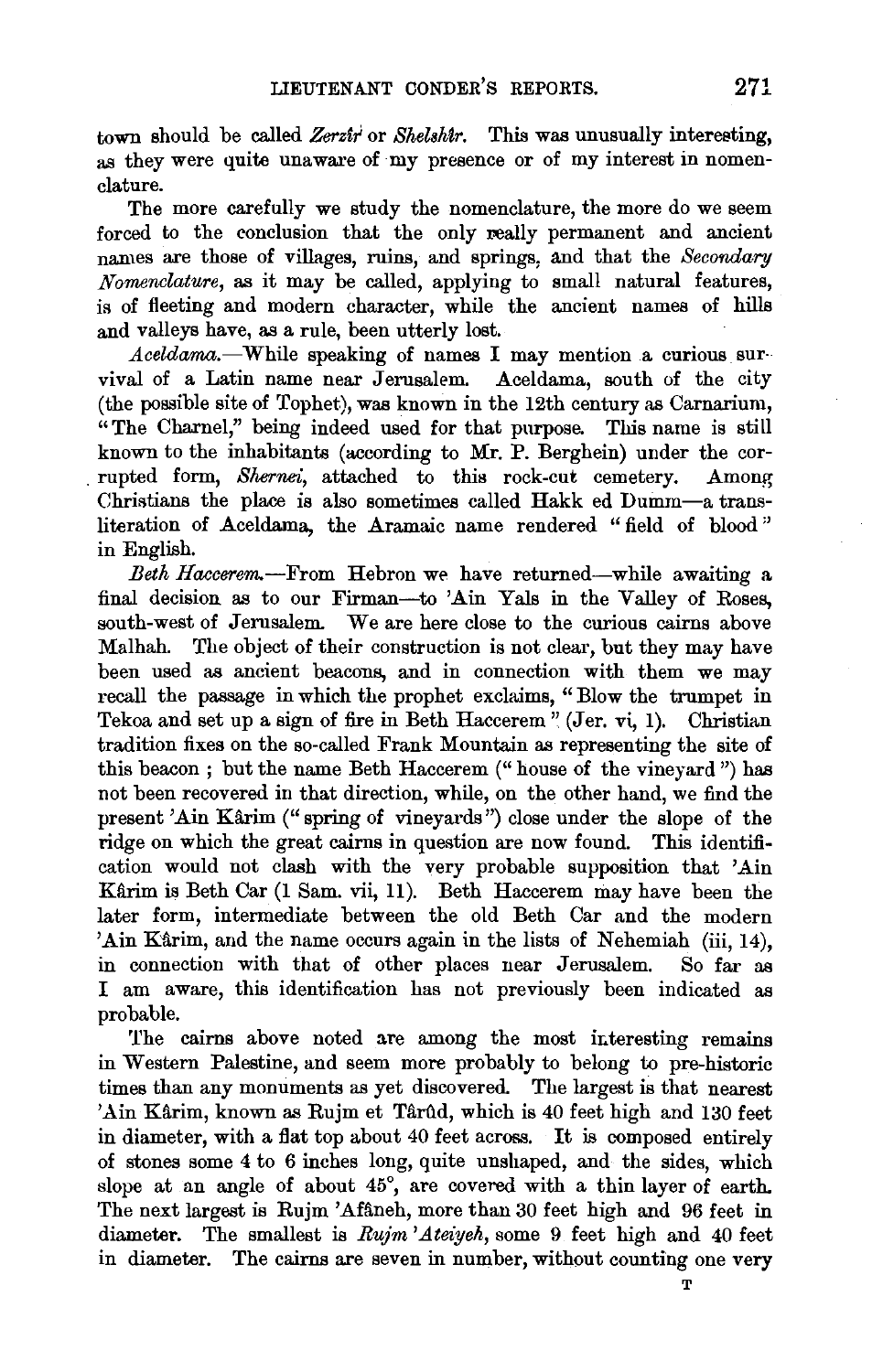small heap, and another which seems of different character. Rujm et Tarûd stands highest on the ridge, the others are irregularly disposed on the spurs, and one is in a hollow at the head of a ravine. They seem too numerous and too irregularly-disposed to have been originally intended for beacons, though the Tarud cairn is well suited for such a purpose. It seems highly probable that they may have been originally seven highplaces, consecrated to the seven planetary deities. As is usual with such high-places, they command an extensive view from the Mediterranean on the west to the Moab Mountains on the east; Neby Samwil (the highplace of Gibeon), Tell 'Asur (Baal Razor), the Summit of Olivet (the old high-place of Chemosh), Abu Thor (father of the Bull, possibly the old sanctuary of Moloch), and Neby Samat (possibly Samson's Tomb), are all in sight from one or other, as well as Soba, Kustul, Râs Sherifeh, &c. Excavations have been attempted but apparently abandoned before any result of interest was obtained. It is possible that a *Kist* or tomb of . some kind may exist under the centre of each cairn.

The only similar monuments are the Jordan Valley Tells, and we are thus led to conjecture whether these latter may not have been originally "high-places" of the Canaanites. They occur generally close to springs, which would agree with such an hypothesis, and in many cases they are still consecrated by a Mukâm standing on the Tell. The idea seems worthy of some consideration.

*Jerusalem.-On* receipt of Professor Sayee's pamphlet I compared his copy of the Siloam Inscription with ours. I see various differences of importance, especially in the form of some of the letters, and we shall consequently revisit the tunnel, and endeavour to make sure as to the doubtful points.

I have also received from Herr Konrad Schick a copy of an inscribed slab, which was found some time ago lying inside the tomb described in the last *Quarterly Statement.* It measured 3 feet 11 inches by 2 feet  $7\frac{1}{2}$  inches, and near the top was an inscription with a cross, the letters being about  $2\frac{1}{2}$  inches high, and 6 inches below the top edge of the slab. The text reads-

## + өнкндіафер8с.

This inscription,  $\theta$ *pkp*  $\Delta \iota a \phi \epsilon \rho o \nu s$ , has been found in several other instances in early Christian tombs near Jerusalem. The occurrence of the slab cannot, however, be considered conclusive evidence of late date in the tomb, because the arrangement of the *loculi*, as previously explained, is exactly that found in the so-called "Tombs of the Kings," and other monuments near Jerusalem, dating from a period earlier than the Byzantine. The tomb may have been re-used, or the slab may have been originally placed in the neighbouring Church of St. Stephen.

While speaking of inscriptions, I may also note that the inscription from the town-walls contains the name John looawov in the third and fourth lines, and that there are several misprints in the text (page 197).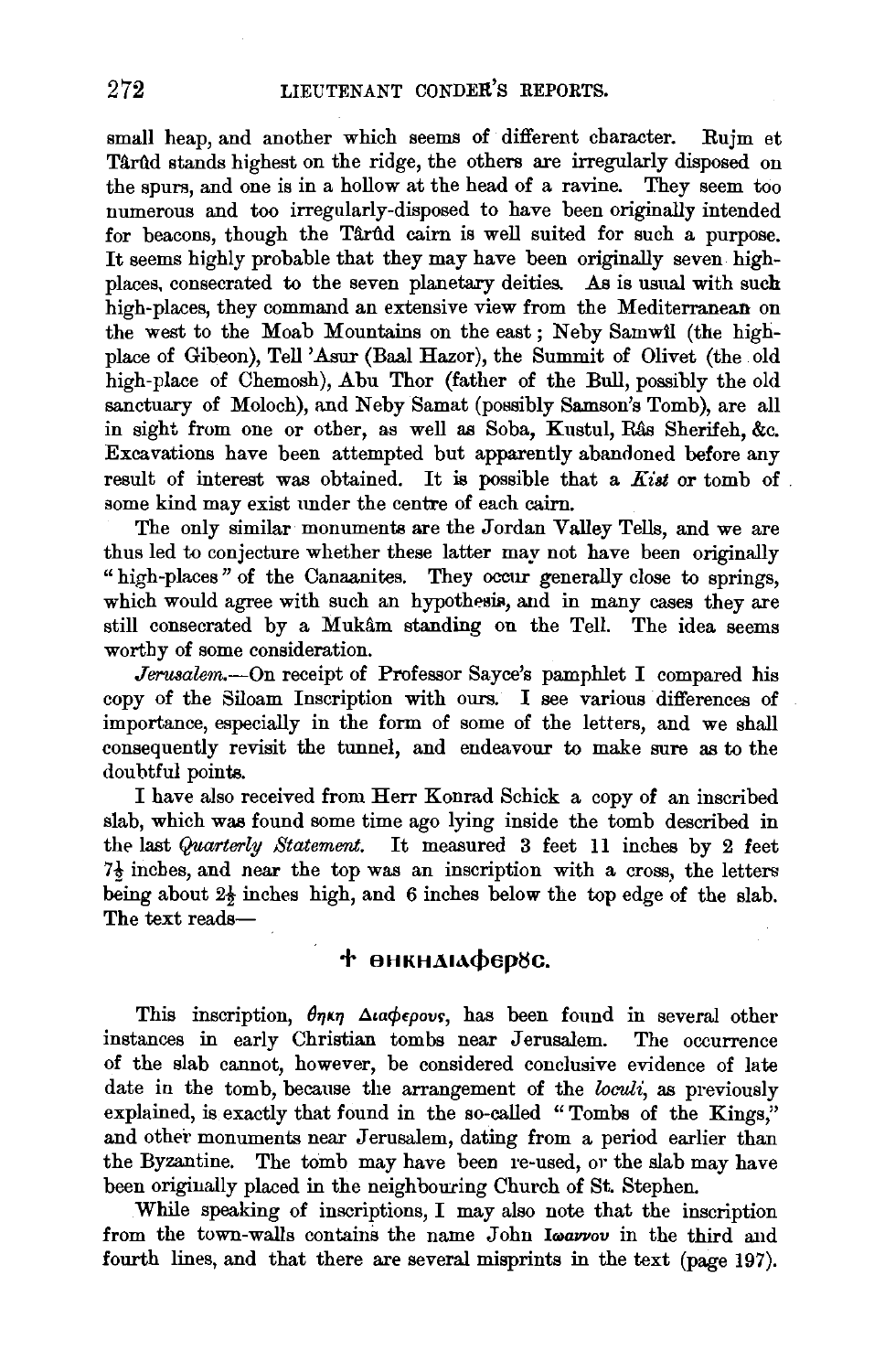I believe the word  $\theta$ *earokov* may be read in the third line, but it is very indistinct.

About 100 yards south of the tomb above· noticed is another sepulchre, which was excavated in 1875, and described in the *Quarterly Statement*  $(p. 190, and 1876, p. 9)$ . I have now obtained a plan and a detailed account of this tomb from Herr Schick.

In digging for a cistern, the proprietor of the ground hit upon two flat slabs covering shafts which led to the tomb. The depth of rubbish was 10 feet 6 inches, and the tomb was entirely cut in rock. The shaft was about 4 feet deep, and the chamber beneath 6<sup>1</sup> feet high and 8<sup>1</sup> feet square, with three *loculi* on north, south, and west, and an entrance on the east from the face· of the rock. The *loculi* are sunk: beneath the level of the tomb floor, and were covered originally with flat slabs. A narrow opening in the north-west angle led into a second chamber. about 10 feet square and 9<sup>k</sup> feet high, but of trapezoid form.

This second chamber had also three *loculi* and an eastern entrance with six steps. The *loculi* in this case, were, however, under arcosolia, and with the bottom of the coffin level with the chamber floor;. The entrance now built up is well formed, as in the better specimens of *loculi* tombs. It was in this chamber that the great stone sarcophagus was found which has been conjectured to have held the coffin of the Empress Eudoxia. The been conjectured to have held the coffin of the Empress Eudoxia. sarcophagus measured nearly 8 feet in length and 3 feet 3 inches in height, including the four legs ; the width was about 3 feet; and. the. stone sides were only about 3 inohes thick and the bottom 5 inches. It had a cover with rudely-arched. cross section, and its size was such that it could evidently not have been brought in through the door. It was found indeed that a shaft, carefully blocked up with masonry, existed in the roof of the chamber, through which it appears to have been lowered. The sarcophagus was broken in trying to raise it through this sam'e shaft.

A third chamber was found· to. exist beneath the first described, and it was only to be reached by removing slabs which pave the northern *loculus* of the first chamber. Three *loculi* covered with slabs, and placed side by side with their length direction east and west, were here found. They were sunk 9 feet below the floor of the upper chamber, the *loculi* themselves being 2 feet deep.

The tomb thus described is very curious and puzzling.. It seems probably to have been enlarged and altered at various periods, and has, it will be observed, two methods of access, namely, from doom in the face of the cliff, and by shafts from above. The use of the *loculus* tomb by the early Christians is proved by the examples at Shefa 'Amr (Sheet V), and other instances ; the use of tombs reached by shafts and of *loculi* sunk in the chamber-floor is also observable in Christian tombs. It appears on the whole probable that an early Christian tomb waa here found at a later period, and re-used at the time when the great sarcophagus was lowered into it. The arrangement of the *loculi* would seem to show that the sepulchre is later than the northern tomb, which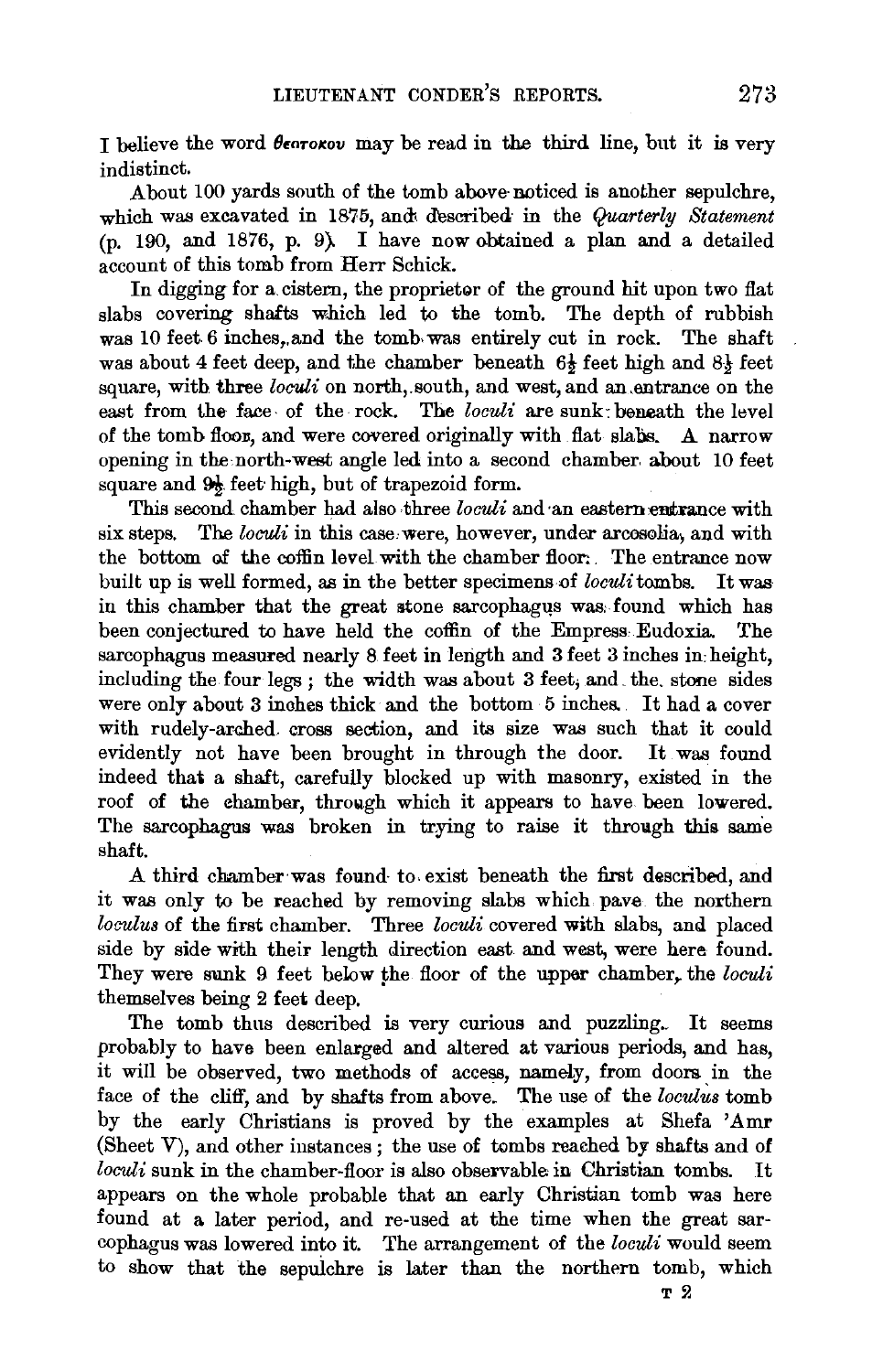was described in the last *Quarterly Statement*, and it may perhaps be best ascribed to the early Byzantine period, although the larger chamber may belong to the Jewish times.

*Emmaus.--The* suggestion that *Ham Notzah* may represent Emmaus is very interesting, and from a philological point of view no objection can be raised to it. The distance does not appear, however, to agree, as Kolonia is only 4} English miles from Jerusalem, and Beit Mizzeh not much more, which is under 40 furlongs, whereas the distance given by the third Gospel and by Josephus is 50 furlongs. The distance of Khamesa is  $8\frac{1}{3}$  English miles (some 70 stadia) in a straight line, and 10 by road.

The fact that a Motzah mentioned in the Talmud was called " Colonia" is in favour of Mr. Birch's view. Kolonia has often before been proposed as the site of Emmaus, by Canon Williams and others. The identification of the Motzah of the Bible with the ruin called *Beit Mizzeh* (not Muzza as spelt in the *Quarterly Statement*) was proposed by Mr. Tyrwhitt Drake, nine years ago, and I have accepted it in my " Bible Handbook," although there is an objection that the Arabic *Zain* rarely takes the place of the Hebrew *Tzadi.* Mr. Birch does not appear to have been aware of this previous identification of Motzah.

Kolônia was-and still is-a place to which the inhabitants of Jerusalem went out for recreation (cf. Mishna Yoma and Tal. Jer. Succah, IV, 5); possibly the expression "went into the country" *(dis dypor,* Mark xvi, 12) may be taken in the sense of a similar retreat for rest and refreshment from the city, and, in spite of the distance, Mr. Birch's proposal may be considered considerably to strengthen the case in favour of Kol6nia.

*Nuristan.-The* eastern half of the great enclosure which once belonged to the Knights Hospitallers of Jerusalem is now German property, and excavations have been carried on in these precincts since 1872.

The Hospital proper and the Church of St. John still lie buried beneath at least 30 feet of rubbish, but the Church of St. Marie la Grande and the monastic establishment south of it have been cleared out, and a complete plan has been made for me by Herr K. Schick. The rock, varying in level from 2,445 to 2,425 feet, and forming the bottom of the Tyropœon Valley, has been traced throughout, and it appears that the mediæval buildings were founded on *débris* varying from 20 to 50 feet in depth. The only structures which rise from the rock are the walls of two magnificent reservoirs, which I visited in 1872, beneath the monastery. Here, at a depth of 50 feet below ground, we were able to walk along the very bed of the Tyropœon, treading on rock for a distance of 100 feet or more.

The buildings, though all attributable to the Crusaders, are of various dates, as shown by the straight joints and the varying finish of the masonry. Even the narrow street to the east (the old *Nalcuisiriat)*  appears to belong to the . 12th century, as mentioned in a recent report.

Part of the old masonry has been destroyed in opening a new street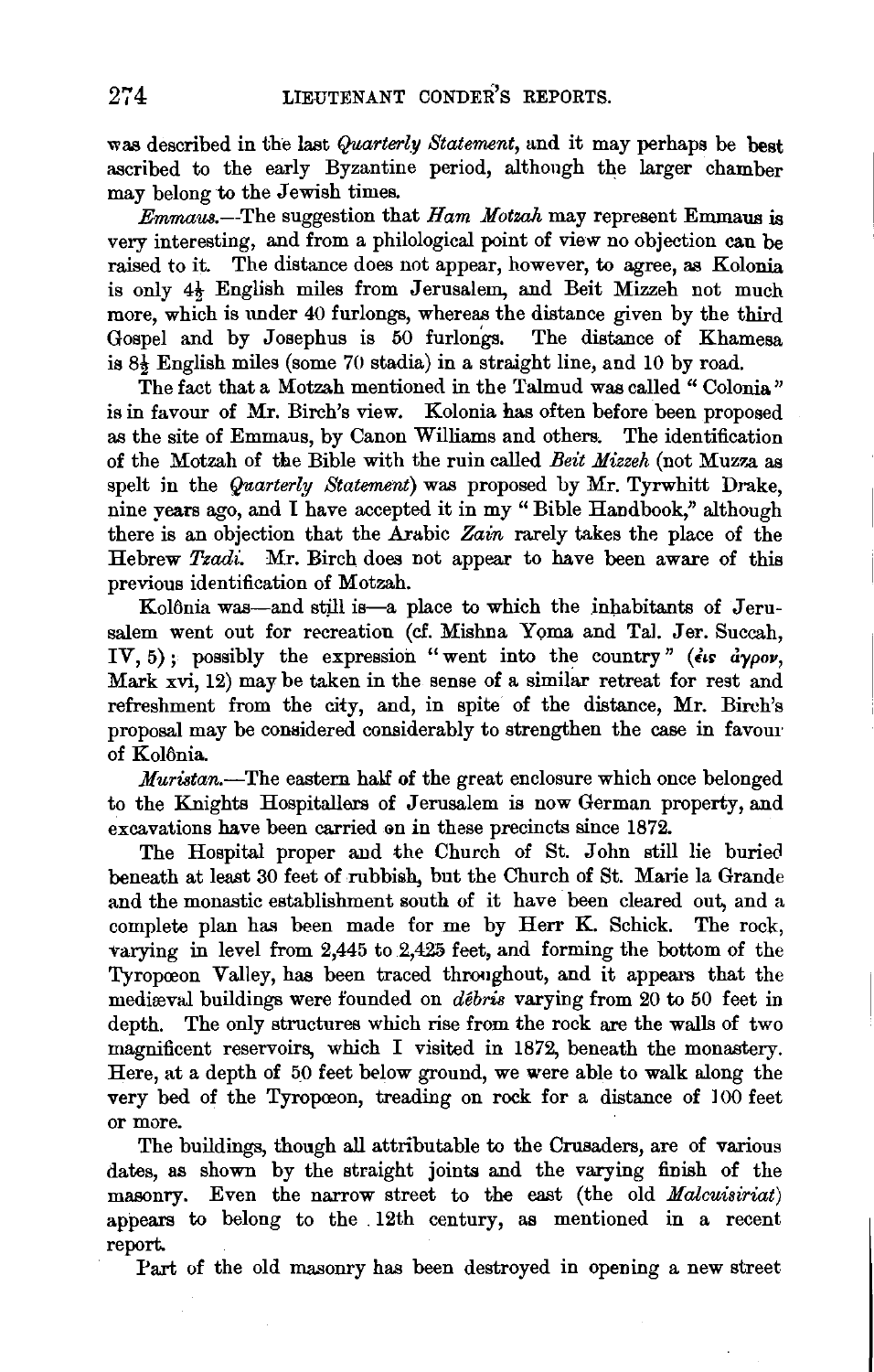on the west of the property, but the buildings are shown on the plan just obtained, which I am sending home to Colonel Warren for his volume of the "Memoirs."

## VIII.

#### MOUNT NEBO.

'AIN HESBAN, 25th August, 1881.

IT is with great satisfaction that I pen the first report from beyond Jordan, more especially as some points of interest have already rewarded our exploration of the country round this camp.

I seized the first favourable opportunity which has presented itself since we landed in Palestine, to push across the river. When we took the field in May, the country was in a very excited state, the Druzes were almost in open rebellion : the French seizure of Tunis, the non-settlement of the Greek affair, and the visit of various princes and political agents to Palestine, raised a very general feeling that some sort of crisis was approaching. The great tribes of the Adwan and the Beni Sakhr were at war, and the governor of the Belka had proceeded from Nilblus to es Salt and was travelling over the whole country which we intended first to survey.

It appeared, therefore, prudent to await a more favourable opportunity, while employing the party in the south of Palestine as detailed in preceding reports. We were thus able to watch for the proper moment for commencing our real work, and found that our presence was tolerated by the government so long as we avoided asking for any official assistance or protection.

On the 16th August Lieutenant Mantell and I left our camp at 'Ain Yalo with six of the native staff, and marched down to Jericho, where we had arranged to meet Sheikh Goblân en Nimr of the Adwân Arabs. My principal object was to secure a satisfactory agreement with the Adwan Arabs before committing the whole of our heavy expedition and of our valuable property beyond the river. On the 17th Goblân appeared with two spearmen and two swordsmen, and we marched over the valley, crossing the river at the Ghorantyeh ford, and camping in Goblan's own property at Kefrein. The stream of Jordan was easily fordable, being only up to the horses' shoulders, and thus before we had time almost to realise it we crossed the barrier beyond which I had for nearly three months so much longed to penetrate. The heat in the valley was very great, rising to 100° F. in the shade by day, and remaining at about 90° all night. On the 18th we reached the beautiful stream of 'Ain Hesbân, which flows rapidly down the steep mountain sides to the Jordan valley, rising about 2 miles N.W. of the ruins of Heshbon. Here on the 19th we made our arrangements with Sheikh Goblân; and on the 20th, having arranged these preliminaries, we despatched mules to Jerusalem to bring over the rest of the party.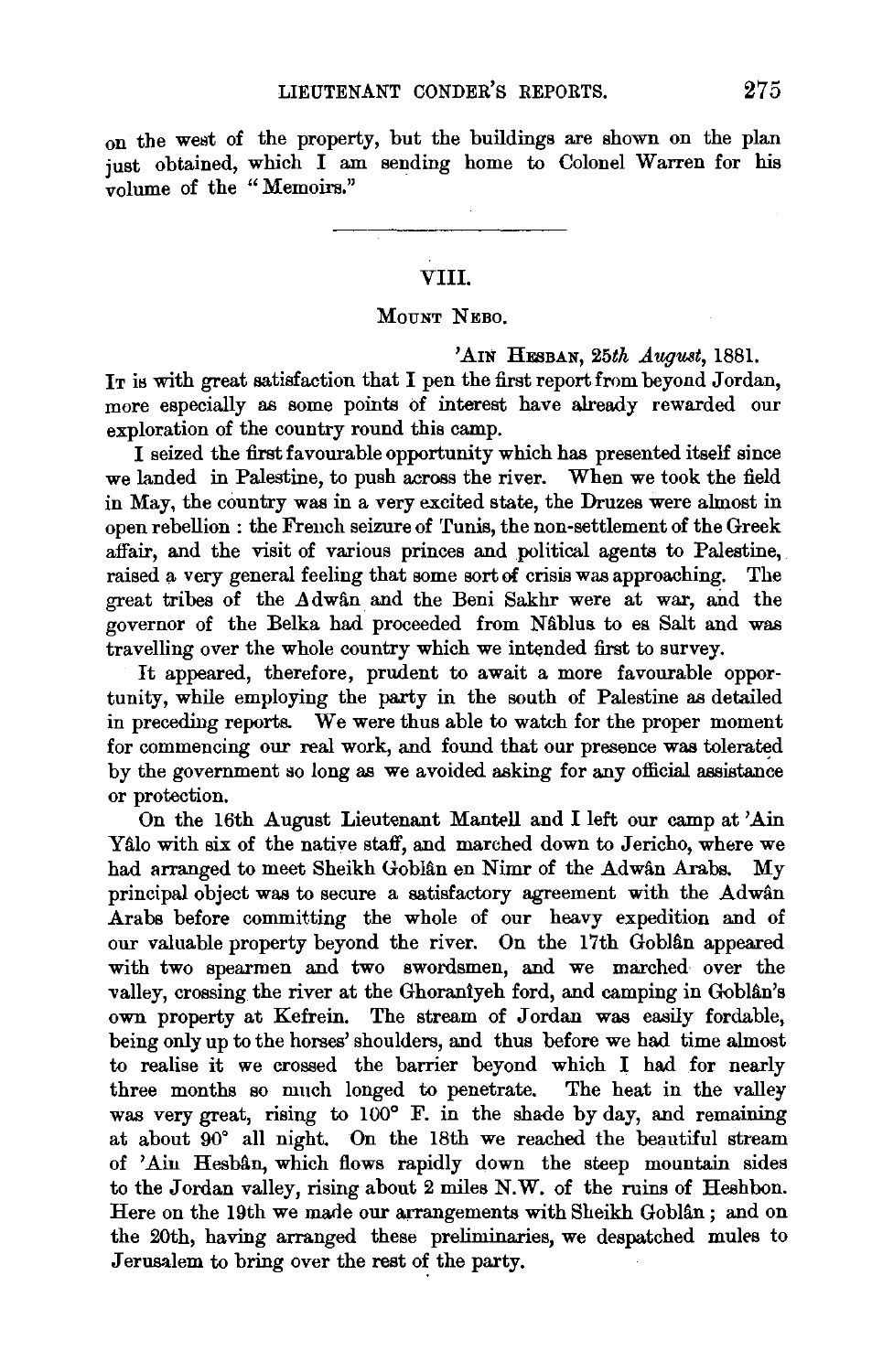During the week we have been employed in visiting the country surrounding the camp, arranging the trigonometrical stations, and collecting the names of the principal ruins. It becomes necessary, in consequence of our change of plan, to measure a new base-line between Reshbon and Madeba, on the flat plateau called the Misbor in ihe Bible. The site for this base has been chosen, and I hope soon to report that it has been measured and the triangulation extended thence for about 100 square miles.

Our operations have been oonsiderably facilitated by the work of preceding explorers, for the Arabs are accustomed to see cairns erected, and lines measured, theodolites set up and aneroids consulted, and we are, moreover, able to make use of the eairns built by Lieut. Steever's party in 1873. On the other hand, the liberality of our predecessors has raised the market so that it is not possible for us--unrecognised by the government, and thus dependent entirely on the Bedawin-to work as cheaply as we were able to do in other Arab districts-notably in the Judæan desert and the Jordan valley. It is, however, very satisfaotory to feel some sense of security due to our present agreement, instead of having night and day the anxiety of expecting constant attempts to steal horses or other valuable belongings. The Adwân impress me very favourably, and among all Arabs an agreement may be considered as binding as it would be among men of honour in Europe.

Our first ride was along the western slopes of the great plateau, to visit the famous site of Jebel Neba, supposed to represent the Biblical Nebo or Pisgah, whence Moses surveyed the Land of Promise, and where Balaam is recorded to have been brought by Balak to curse the children of Israel Crossing Wâdy Hesbân we rode south to the beautiful 'Ayûn Mûsa, where two streams issue from the cliffs and flow in a succession of cascades down the mountain sides. 'This is one of the most picturesque spots I have yet seen in Syria (excepting in Lebanon), and the magnificent water supply of the district we are now exploring-every gorge having its stream even as late as the autumn-contrasts with the scantier and more diffused character of the water supply west of Jordan in a remarkable manner. The northern spring at 'Ayûn Mûsa falls over a cliff 40 or 50 feet high, the southern wells out at the base of a precipice forming a beautiful clear pool flanked by two aged wild figs ; and here in the face of the cliff a rude cottage is built up and inhabited by a family of Christians of the Greek Church from 'faiyibeh, north of Jerusalem.

From these springs we climbed up 700 feet to the spur which runs out west from the summit of Nebo, and which takes the name Siaghah from a ruin so called on the crest. We examined the site, and found remains of a small Byzantine village with a church, fallen columns, rude capitals of the 5th century style, and vaults supported on round arches, such as are common in early Christian ruins throughout Palestine. The name Siâghah has already been collected by the American Survey party, but I am not aware whether its identity with the Aramaic *Seath* (ריטר) has been pointed out. Seath, "the burial place of Moses," is the paraphrase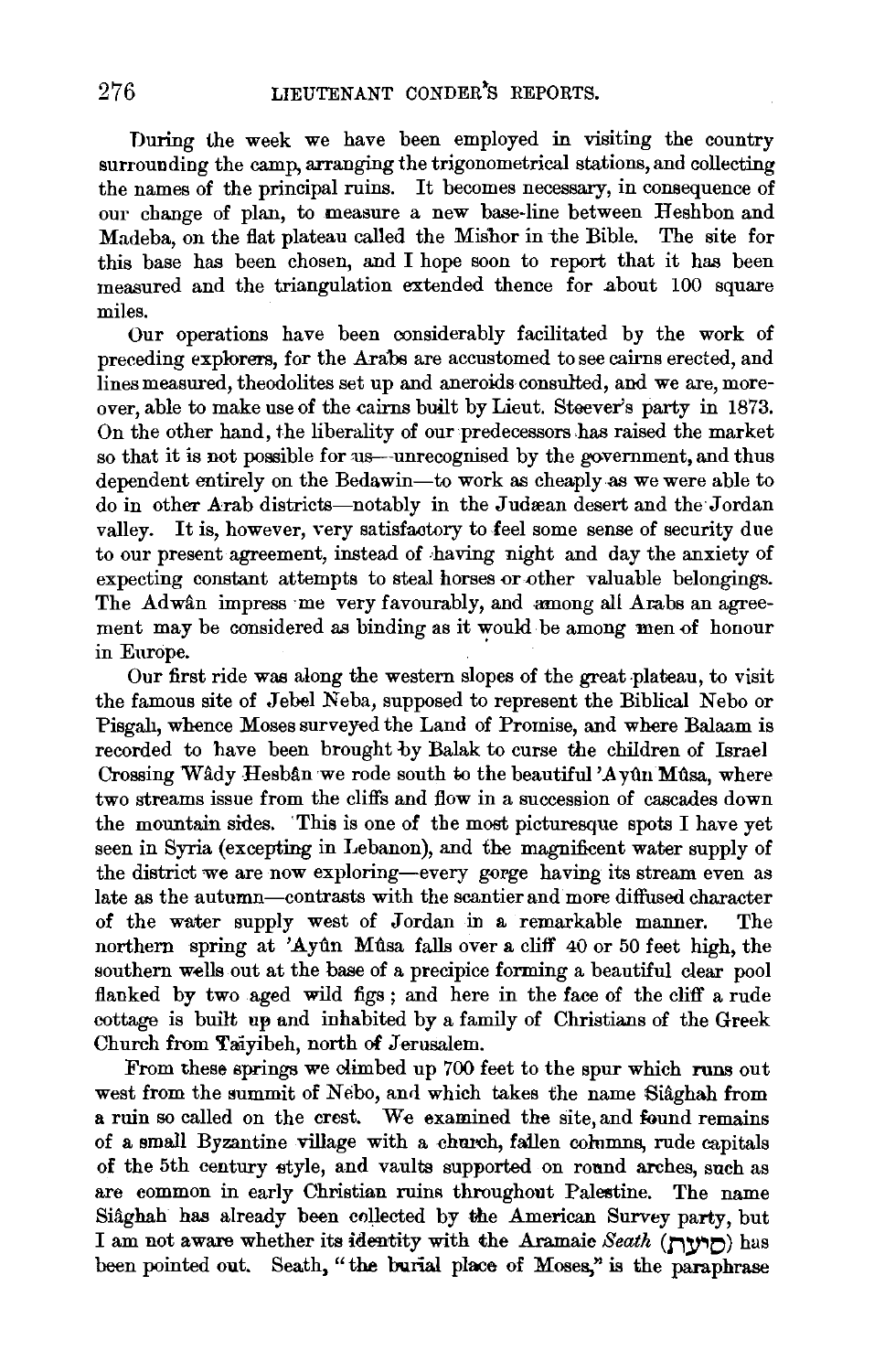for Nebo given by the Targum of Onkelos in Num. xxxii, 3, and the name forms therefore a link in the identification of Nebo with the ridge of Jebel Nebo where *Sidghah* still exists.

So far as I can judge by the map, it is to this ruin that Canon Tristram gives the name *Zt'ara,* and which he identifies with Zoar. No other ruin appears to exist on the way from 'Aytln Musa to the ridge south of these springs, and with great deference to so experienced an explorer I cannot but think that an error has arisen, due to the great similarity in sound (to an European ear) between the *Re* and the *Ghein* in Arabic. The name Zi'ara was quite unknown to Sheikh Goblân, although he has shown himself thoroughly acquainted with the nomenclature of the district, which has as yet been imperfectly collected. Whoever is responsible for the Arabic spelling of the name *Zi'ara* as given in Dr. Tristram's "Land of Moab," I feel convinced that the form Sifighah given by the American party is the correct one, and it is evident that this form has no connection with the Hebrew Zoar, which in Arabic would appear most probably as *B'areh* or *8aghtr.* 

Other objections to Canon Tristram's proposal have been pointed out by various writers, the main difficulty being that Siâghah is situated almost on the level of the great plateau 3,000 feet above the Jordan valley, which appears hardly to agree with the plea put forth by Lot in asking permission to flee to Zoar, that the mountains were too far from him. We shall have, I hope, further opportunities of searching for Zoar near the foot of the mountains, where Tell Shaghur has been pointed out by the Rev. W. F. Birch as a possible site ; but if Zoar should be sought higher up the slopes we may perhaps have an indication in the names Rujm S'aûr and Tal'at S'ailr, which we discovered yesterday north of our present camp.

The hot haze rising from the Jordan valley rendered it impossible to obtain a very accurate idea of the extreme limits of the view commanded by the Siaghah ridge, but the Arabs assured us that in clear weather Kaukab el.Hawa, Tabor, and Neby Duhy could be seen on the north-west, and Beni N'aim and Yekin (the city Cain of the Kenites) on the southwest. Bethlehem, Beit Jâla, Jebel Fureidis, Olivet, Taiyibeh, Tell Asur, Gerizim, Ebal, Neby Belân, Jebel Hazkin, and Gilboa can be seen, and the Jordan valley from Jericho to Kaukab; the Kurn Sartaba, the northern part of the Dead Sea, Jebel Osha above es Salt, Heshbon, and Elealah are also in view. The most striking peculiarity of the scene seems, however, to be that the valley east of the river is plainly seen, Kefrein, Nimrin, Râmeh, and other places close to the foot of the Moab hills being in view. Thus the prospect seems to agree well with the account in the book of Deuteronomy (xxxiv, 1-3), although Dan (if Bâniâs be intended) and the "utmost sea " cannot, I think, be seen, as high mountains appear to intervene. Perhaps we should read "all Judah *towards* the utmost sea." Gilead with its oak woods, the land of Ephraim and Manasseh west of Jordan, Naphthali (in the vicinity of Tabor, which formed, as the survey of Western Palestine shows, the border between that tribe and Issachar), the hills of Judah, and the Negeb, or country south of Hebron, are all seen as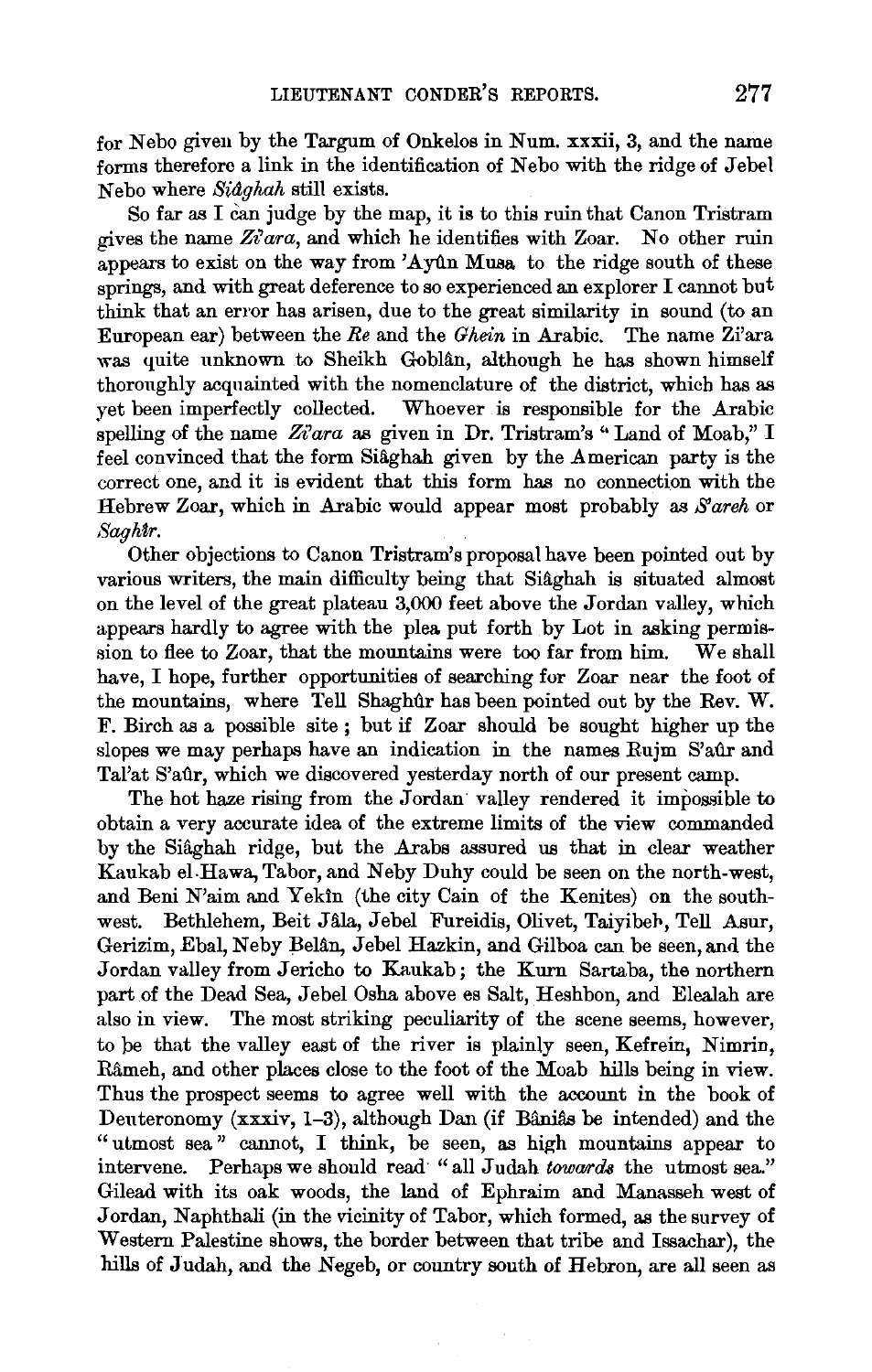described in the Bible narrative ; while no description could be more exact than that of the "plain of Jericho *unto Zoar,"* if Zoar is to be sought at the edge of the Ghor es Seisebân, near Kefrein or Râmeh.

The name *Neba* appears to apply to the highest part of the ridge at the very edge of the great plateau. The name Siâghah applies to the spur further west near the ruin of that name ; but as is usual with natural features these titles are not very strictly applied, and the whole ridge appears occasionally to be called Dhahret Neba.

A very startling discovery awaited us at'Neba, which, while making every deduction which prudence suggests, seems more likely to give a direct connection with the Bible narrative than anything we have yet come across. Immediately north-west of the highest summit, near the ancient road which here descends from the plateau, we found a distinct and well preserved specimen of those rude stone monuments, called by some "cromlechs," and by others (though, according to Max Muller incorrectly) "dolmens." Their existence in this district has already been noticed by Canon Tristram, though, so far as I know, he has not described the specimen in question. It is distinct and well preserved, consisting of one large covering stone supported by two others.

The monument stands on the bare rock, and cannot apparently have been erected over a grave. Large scattered blocks near it appear to have belonged to other monuments of the same kind, and, as in Galilee, they seem more probably to have been ancient altars than anything else-an explanation which has, I believe, been accepted by many archeologists, as best accounting for the purpose for which similar cromlechs were erected in our own country, and in other parts of the world.

There is nothing to give a date to the cromlechs on Nebo, unless it be found in the Bible, where we are informed that Balak erected seven altars -one no doubt to each of the great planetary divinities-at this spot. The position of these altars was evidently not on the extreme summit of the hill, as Balaam went aside to the high place leaving the king standing by his sacrifices. It may, perhaps, be considered a bold suggestion, hut there appears nothing extravagant in the idea that one of those ancient altars, so hastily erected to summon the deities of Moab to war against Israel, my yet be standing, unharmed by more than 3,000 winters, on the bleak slopes of Nebo, beneath the summit where, according to the dramatic story of the Book of Numbers, the prophet from Euphrates went up to meet with Jehovah.

That similar monuments are alluded to in the Bible in the opinion of many modern authorities, who recognize in the "gilgal" or "circle" of the book of Joshua, where the twelve stones taken from Jordan were set up, a circular monument not unlike Stonehenge. Such a gilgal still exists east of Dhibân, as recently described by Herr Schick, consisting of stones of great size, and of this as well as of all the most perfect cromlechs, Lieutenant Mantell will now endeavour to obtain photographs. Caution is, however, very necessary, as some of the supposed monuments may turn out to be merely natural features, for the hill-sides here, as in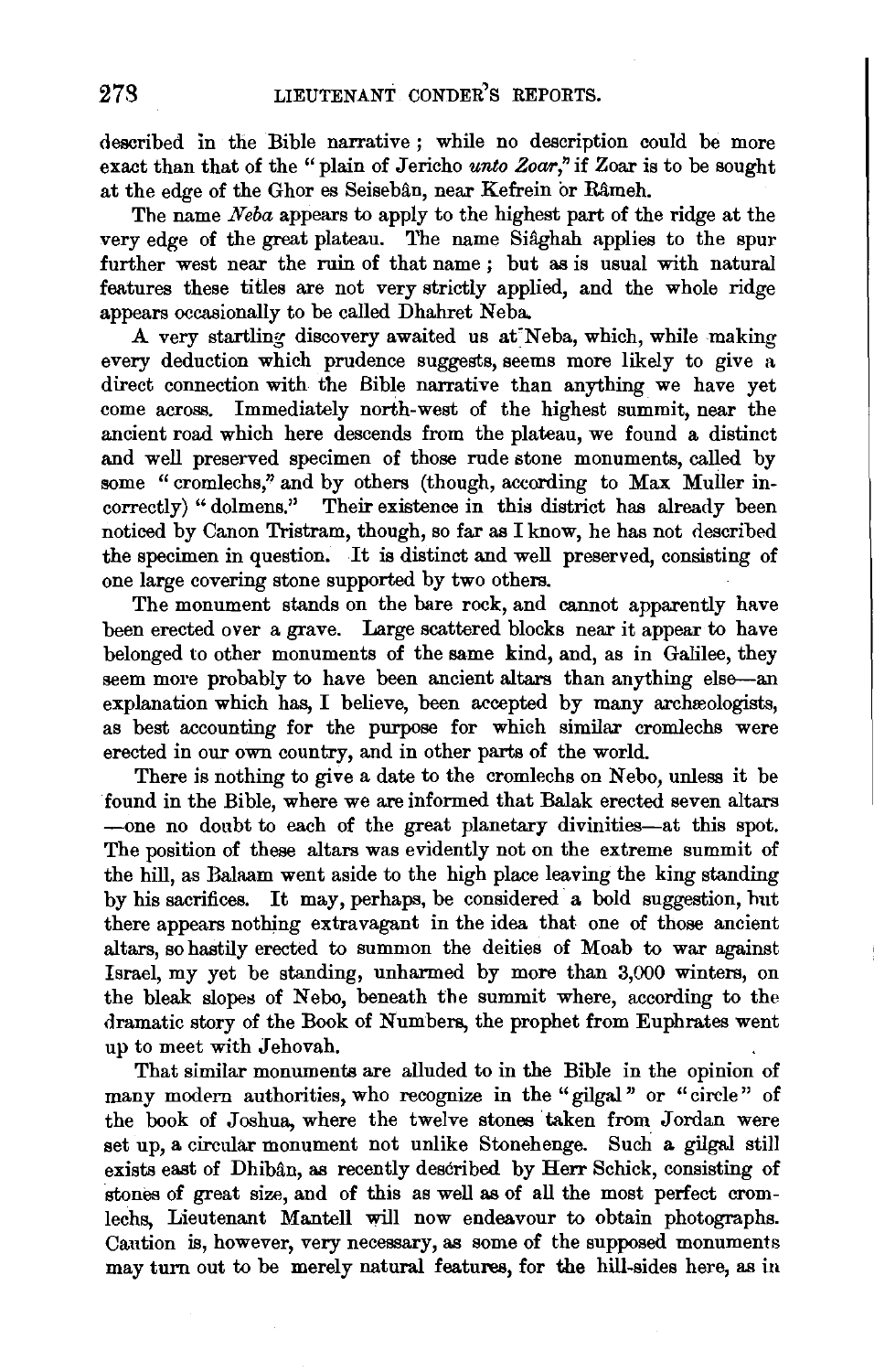Western Palestine, are strewn' with fallen blocks. In two instances west of Jordan we came across groups of stones, which may have belonged respectively to a cromlech, and to a stone circle; but we were unable to make sure that they were not natural features, and they are consequently not marked on the map.

It is striking to find that the unmistakable cromlechs exist only beyond Jordan and in Upper Galilee, at a distance from the influence of Jewish faith in Jerusalem, and this serves to strengthen the conjecture that the ancient Baal worshippers made use of rude cromlechs, similar to those of the Druids of a later period, for altars.

In connection with this subject the form of the *Maktims,* or places now held sacred by the Arabs, is very interesting.

During the present week we have visited some six or eight of these shrines, consisting of circles some 20 feet in diameter, built up of stones about a foot long. In each case there was a sort of doorway or small cromlech on the west, formed by two stones--generally well hewn and taken from a neighbouring ruin, supporting a third stone or lintel. The jambs were generally about 2 feet high, and the width of the entrance about the same. The remainder of the circle was composed of unhewn blocks about a foot long piled up into a wall some 2 feet in height. The lintel stone of the cromlech or western entrance serves as an altar on which are laid offerings, consisting of biue beads, fragments of pottery or of purple basalt, bits of china, the locks of guns, rags, etc. The ploughs of the Arabs are left inside the charmed circle for protection, and a rude grave of stones occupies the centre, while in three cases sacred trees grow close by. The names of some of. these *Mdkams* are modern, others are said to date from "ancient times," but whatever be the age of the existing structures, it is probable that the custom of thus constructing "gilgals" has been derived by the Arabs from their forefathers, from a remote period, while many of the sites (especially that of Neby Bal'ath), may be supposed to preserve ancient centres of Baal worship on the high places of Moab.

The field we have at length entered promises to be one of great interest. It may be said to stand to Western Palestine something in the relation of the highlands to the lowlands of Scotland-a wilder region; inhabited by clans of pastoral habits ; distinguished by its gushing springs, its uncultivated moors, and its more ancient archaeological remains.

The ruins appear to be more important, though less numerous than west of the river, but with the exception of cromleehs all those we have as yet visited appear to belong to the Byzantine period. The ruin of *Samieh* in Wady Hesban has not apparently been previously noted, and its position seems to fit well with that of the Biblical Sibmah of Moab. The great tower of Sâmik may prove to be the Samega of Josephus, and Sufa may have some connection with the field of Zophin, but without books of reference it is impossible to follow up these indications very closely.

Most of the sites which we have visited are marked on the excellent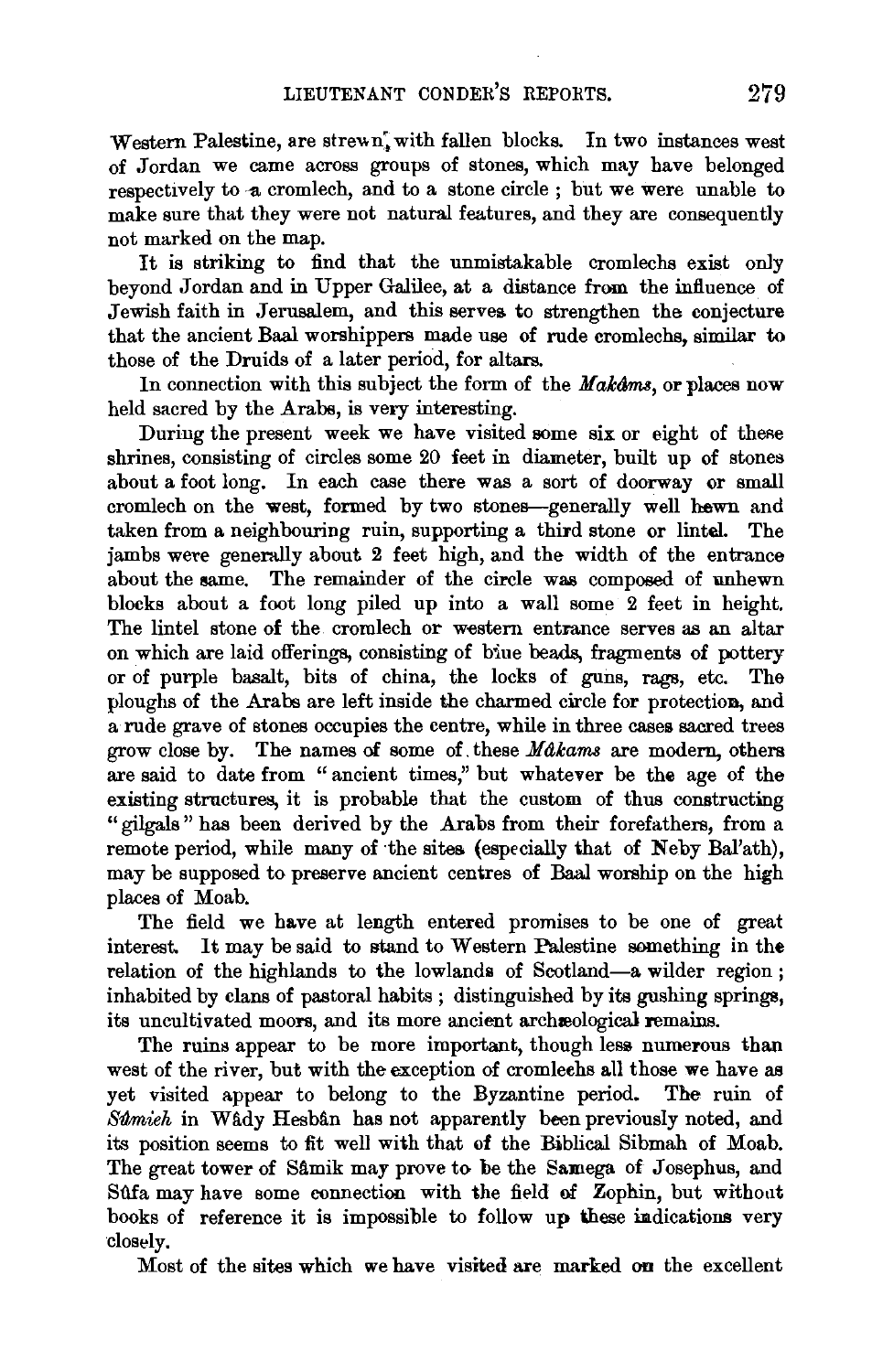maps of Bædeker's Handbook, though the names are often incorrectly spelt.

At Umm el Burak we found a mutilated Greek inscription, which appears to record the erection of a building by a certain Antonius Rufus, and is evidently not older than the Byzantine period. Three other inscriptions from Madeba have been removed to Jerusalem; where I hope to see them in the winter, and no doubt many others as yet uncopied remain to be found, but the Adwân say that they know of no other stone like the Moabite stone anywhere in their country.

It may be interesting here to note the present condition of the more important tribes east of Jordan. The Adwan are at present perhaps the strongest, being allied with one section of the Beni Sakhr. Their country is bounded by Jordan and the Zerka Ma'in, Jebel 'Ajlûn, and Jerash, 'Amman and the ridge on which stands the ruin of Samik, embracing some 1,000 square miles of very good country, including the best part of the Ghor, and the hill slopes and part of the Heshbon plateau.

On. the south-east is the country of the Beni Sakhr, or "sons of the rock," including the plateau east of Madeba and Sâmik, as far as the country of the 'Anezeh. The famous Sheikh Fendi el Faiz has died within the last few years, and his sons quarelled among themselves. Ibn el Fiaz and Zutum allied themselves with their old enemies the 'Anezeh, while another section made peace with the Adwan, who during the present year (about the middle of May) slew Zutum in fair fight. Peace has since been made, and blood money paid, but the Beni Sakhr have lost much of their power, and the Hameidi tribes who inhabit the district south of the Zerka M'atn as far as Kerak are now their own masters. The establishment of a colony of fifty Christian families in the caves of Madeba, under protection of Padre Paulo, the priest appointed by the Latin Patriarch of Jerusalem, has also made a great change in the condition of the country. On the 22nd we paid a visit to this worthy priest in his cave, and I had a long conversation with him in Italian, which served to throw much light on the best method of proceeding. He offered us all the assistance in his power, and will send our letters for us to Jerusalem. His assistance ought to be a great help to us in making arrangements with the Hameidi, who have a wholesome fear of him, as he has caused some of their number to be imprisoned. So far, indeed, as the country south of the Jabbok is concerned, our way is now clear, with the exception of possible interference; and as the district has the reputation of being healthy, we may hope to reap a good harvest before the winter sets in.

From day to day our store of notes increases rapidly. Every evening Sheikh Goblan comes to our tent for a cup of tea, and over this our conversation is often considerably prolonged. The Arabs being a freer and nobler people than the peasantry, are less suspicious of Europeans, and more willing to give information. They are also much less fanatical and, indeed, have very little religion. We have not yet seen Sheikh Goblân at his prayers, and his foresight politically seems to be shown by his having sent his younger sons to the English School in Jeru-